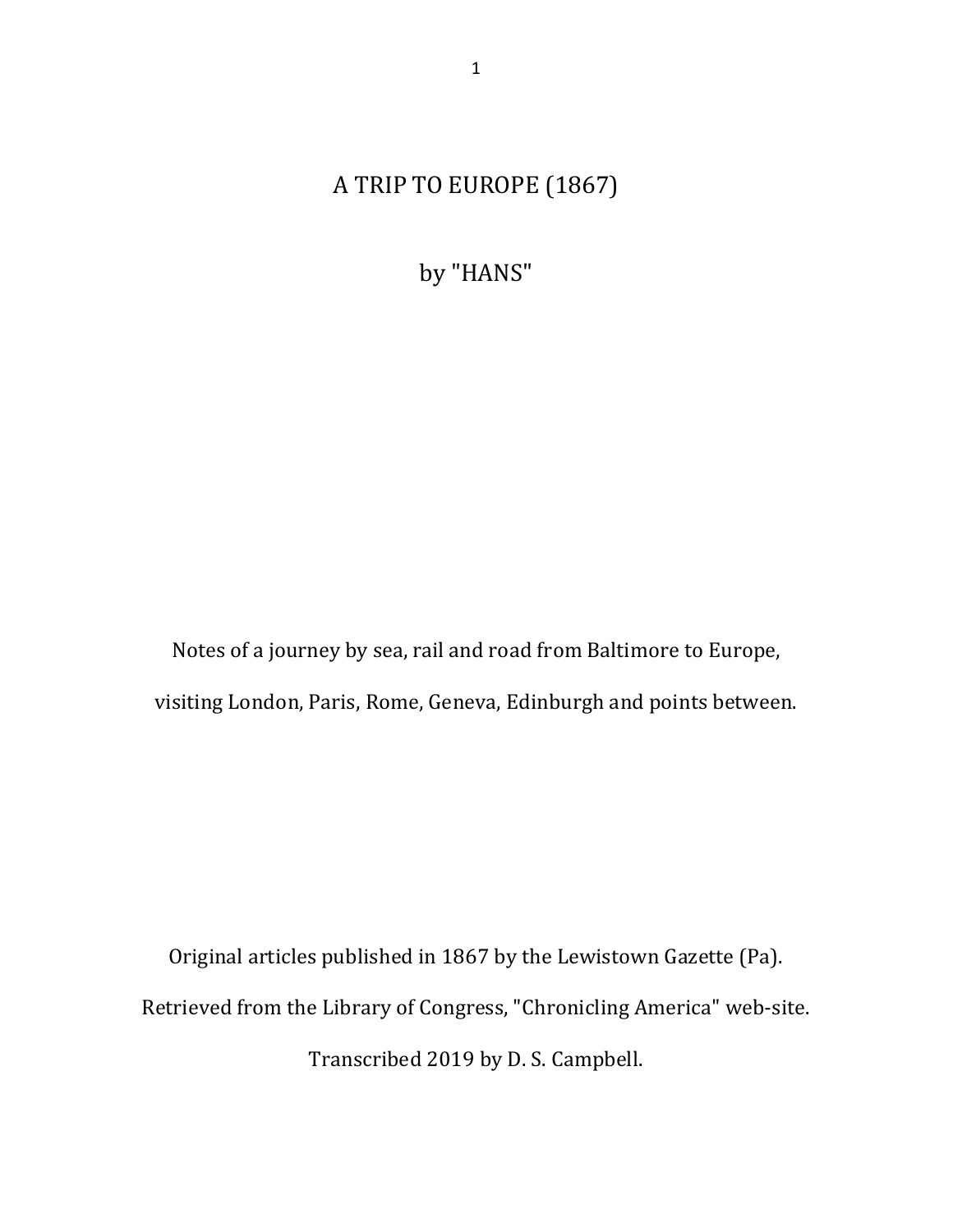#### LETTER NO. I. ===========

Talking About it—Preparing for it—Making a Start —Heave-oh! —Sea-sickness  $-$ *Nothing to Write*  $-$ *Future Letters.* 

My minister (a young gentleman well known to many of your readers) remarked to me some time since, that he expected to see Europe from heaven, and would therefore save the trouble and expense it would cost him to see it while in this world. I hope to get a view of *terra firma* from that elevated position, also, but wishing to make a closer inspection of some of the objects which the old world contains than a "bird's-eye view" would permit, I concluded to suffer the trouble and expense it would cost for the sake of the gratification it would afford. Accordingly, I engaged a passage on the steamship "Worcester," of the Baltimore and Liverpool line, having for traveling companions, Mr. King and Mr. Hack, both Baltimoreans like myself, the first-named a special bearer of dispatches for our Government.

On the afternoon of Wednesday, May 1st, we sent our baggage on board, and soon after, accompanied by our friends, went on board ourselves. When the hour for starting arrived, mutual hand-shakings and leave-takings were hurried through—the captain blew his whistle—some of our female friends blew their noses—bang went a gun from the bow of our vessel —bang went another in answer—and down the Chesapeake we steamed, with a spanking breeze to help us along. As we proceeded down the bay, the breeze freshened into a gale, and it was not long until the vessel began to heave as if she was struggling to break away from her human masters, the sailors began to heave at the ropes as if to re-assert their mastery, and the passengers began to heave overboard the contents of their stomachs as if they had never before cast up accounts with old Neptune. By the time we got outside the Capes, your humble servant was both "Correspondent of the *Gazette*" and "Contributor to the *Atlantic*."

Have you ever been sea-sick, Messrs. Editors? If so, I need not tell *you* what it is. But many of your readers may never have been on the mighty deep, and, consequently, are ignorant of the sensations produced by this "worst of all diseases." For their benefit, I provide a description of the manner in which seasickness "takes down!' the loftiest and most pompous character. [*Paragraphs omitted.*] From the above you may get an idea of what your correspondent suffered during the first few days after leaving dry land. I am now well enough to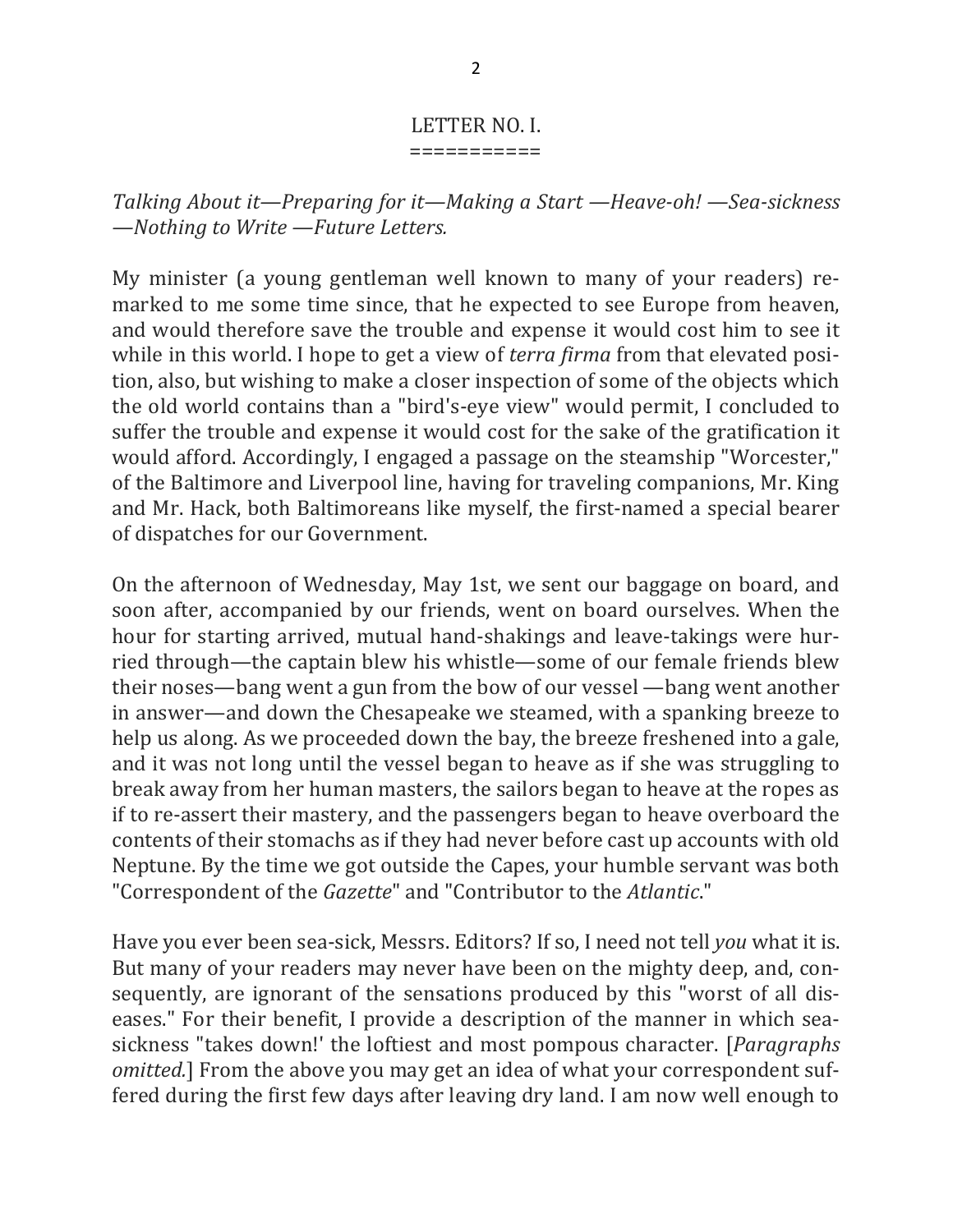pen this letter, but still feel, in a measure, the "exhaustion" produced by the loss of all the meals I had eaten for a week previous to embarking on this trip. As there is nothing in sight but the broad expanse of waters around me, and the blue dome of heaven above me, I can write but little just now.

I will close this letter by telling your readers what they need not expect from me when I do see something to write about. I shall not undertake to describe foreign scenes as I have seen them described by tourists who have preceded me. I shall not write of the green fields of merry England, the sunny hills of France, the glowing skies of Italy, the beauties of the Rhine, or the gorgeous scenery of Switzerland—not a gorge. I shall simply tell of matters of fact, jotting down whatever strikes my fancy, and I think will interest the readers of a weekly newspaper. And now, hoping this may find you and your numerous newspaper family enjoying better health than I do at present, I will fold up this introductory epistle, and mail it to you at the earliest opportunity.

Yours, HANS.

### LETTER NO. II.

#### ============

Railroad Travel—Scenery—London—Hovels—-People—Spurgeon—Crystal Pal*ace and Park —Kew Gardens—Off for Paris.*

LONDON, May 21, 1867.

We arrived here from Liverpool on the evening of the 18th, having traversed proud little England from shore to shore in a few hours. Thirty miles an hour is the ordinary rate of speed on the railroads here. The tracks are more substantially built than in our own country, and for nearly their entire length are as straight as the surveyor's line can make them. Instead of the long cars used in America, the English employ carriages, containing three separate compartments, with doors at the sides, a large number of which are attached to each train.

The country between Liverpool and London, comprising the very heart of England, is the finest, in an agricultural point of view, I ever looked upon. The entire route at this season presents a marvelous picture of verdure and beauty. The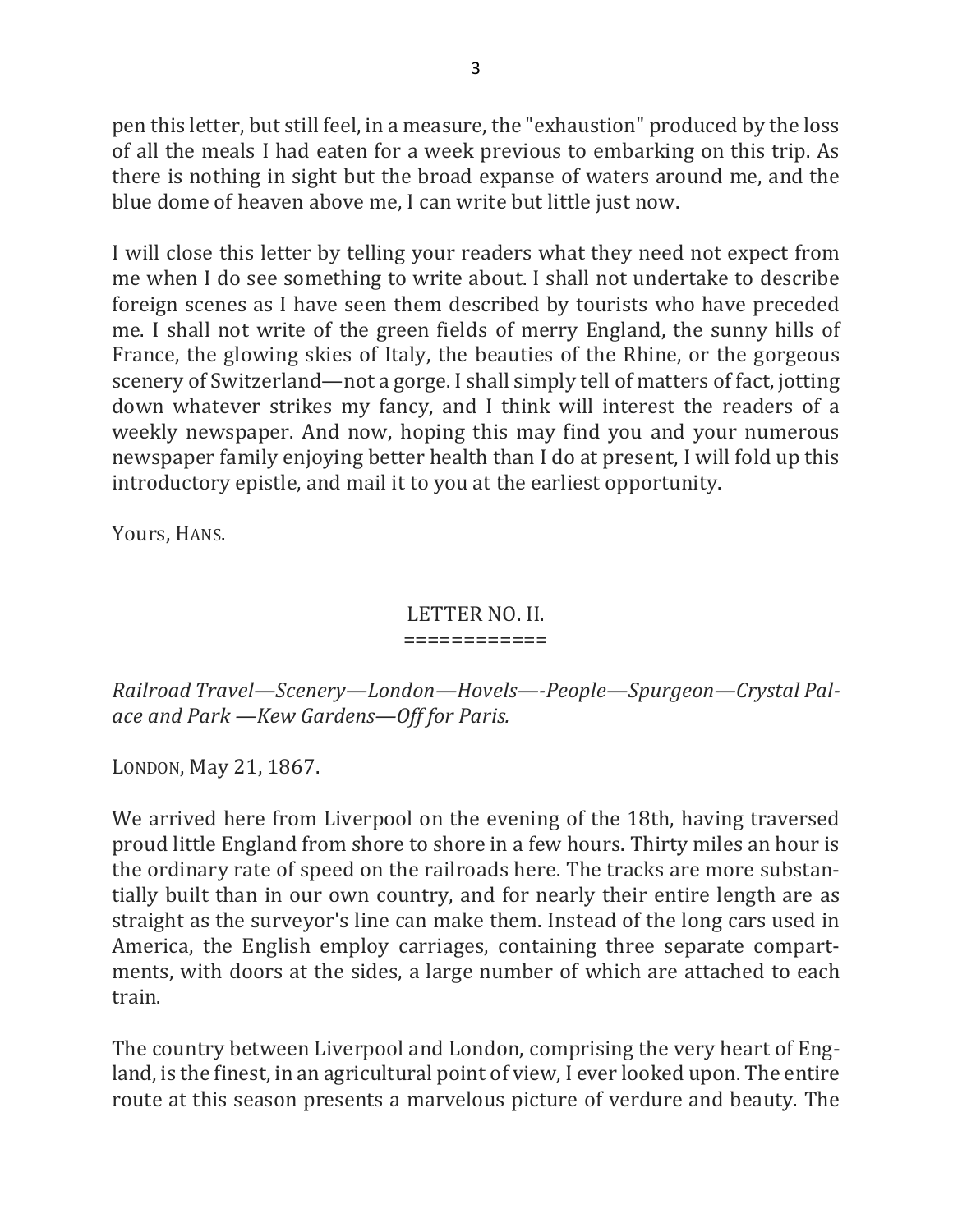rich and deep green of the fields, the hawthorn hedges, the gardens, the beautiful villas, the charming cottages, half covered with eglantine and ivy, the little railway stations, built in very picturesque and endlessly varied forms—these and a hundred other objects come into view in the most rapid and ever-changing succession. But I believe I promised your readers not to be poetical, and I shall have to leave the country and get hack to London, or they will begin to think I have forgotten my promise.

Well, here I am, in this great city, the largest in the world, said to contain 3,000,000 of inhabitants. Having been here but a few days, I have of course seen but little of the world's metropolis. The public buildings, of which I have obtained a glimpse, are splendid specimens of architecture and strength, looking as if they were constructed to last to the end of time. Those built of marble soon turn black, the atmosphere being constantly filled with the smoke from a million chimneys. The principal structures I have seen thus far are the Parliament House, Westminster Abbey, and St. Paul's Cathedral.

Our party is stopping at the United States Hotel, an old but finely kept house, the proprietor as well as the title of which causes us to feel at home. In an English hotel the usages are entirely different from those which prevail in America. There are no stated hours for meals, and no public room, except one for gentlemen. In an American hotel there is no objection to a little bustle and life; in England, on the other hand, the hotels are kept as still and quiet as possible, the idea being to make you feel just as if you were in your own private house. Indeed, they are so strictly private that a friend might be living in the same house with you for a week, and you would not know it.

The people of England appear to be a gruff, good humored set. The women all look alike, being stoutly built and coarse-featured. I have not seen a pretty one among them. The men, however, are, as a general thing, handsomely formed, and possess good-looking features. On the whole, I am very well pleased with our English cousins.

My first day in London was the Sabbath. Of course, I went to hear Spurgeon, who sustains the same reputation here that Henry Ward Beecher does in America. His church is called the "Tabernacle." It is of oblong form, holds over 6000 persons, and on the occasion of my visit was crowded to its utmost capacity. It contains no organ, as the loudest tones of such an instrument would be drowned by the mighty sound of human voices which arises from the vast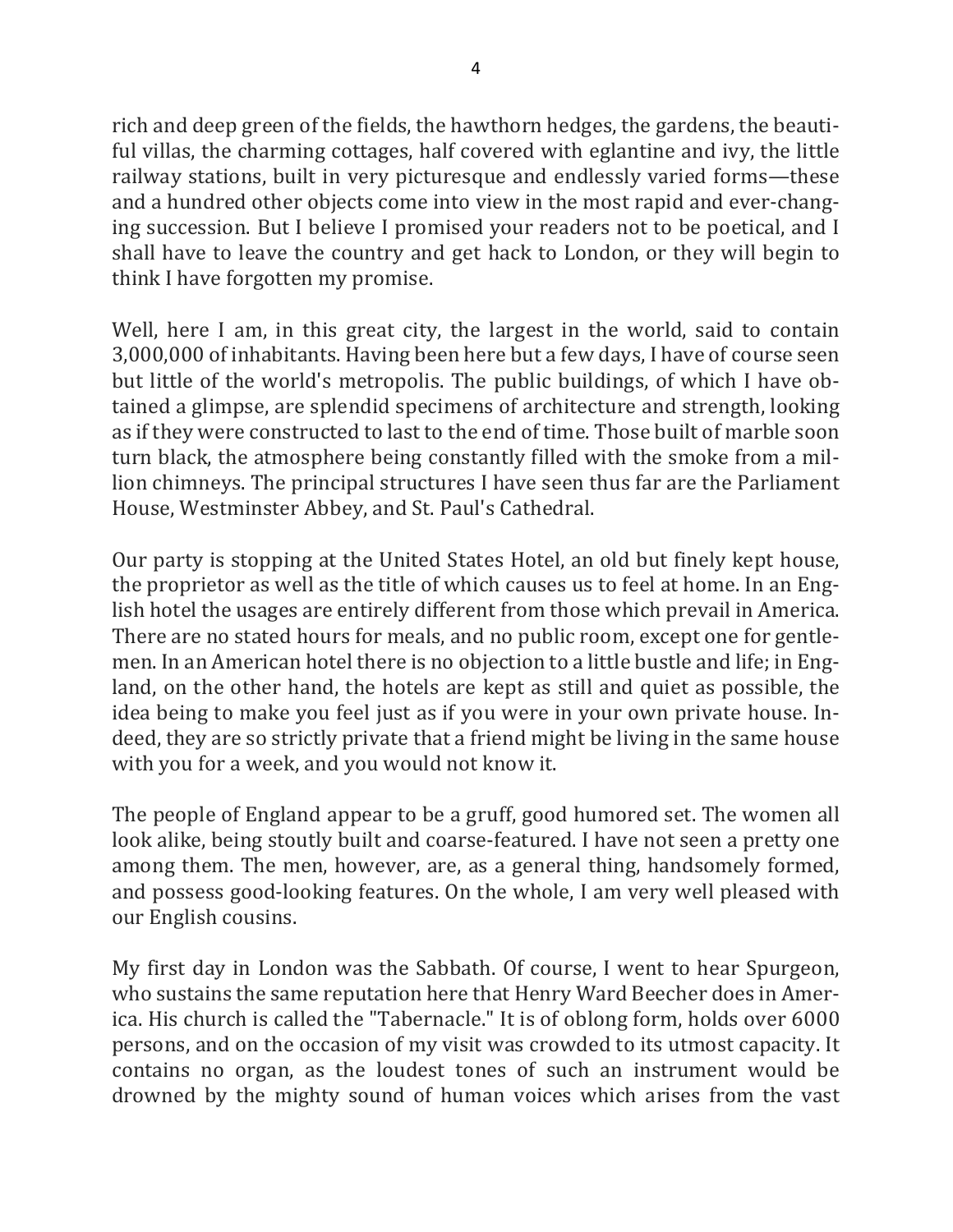5

congregation. Such singing I never before heard. Spurgeon is a short, stout, coarse-looking Englishman. There is nothing prepossessing in his appearance. His utterances are plain, but he throws them at you with a force that compels you to feel all that he says. His power as a pulpit orator seems to lie in an originality of expression and a deep earnestness of manner, combined with a voice of remarkable sweetness and strength. I visited his Sunday school, also, which contains about 1000 scholars.

On Monday we took the cars for the "Crystal Palace and Park," situated seven miles from London. It is the old building used for the World's Exhibition of 185I removed to this spot, and contains specimens of natural history, pictures, plants, ruins from ancient Pompeii, Egypt, &c. The Park, in which the Palace stands, is beautifully laid out, with walks and fountains, and adorned with every variety of flowers. We visited Regent Park, also, which is in the city, and handsomely laid out in expensive lawns, beautified with trees and shrubbery, something like the New York "Central."

Tuesday, we took the cars again, and went seven miles from the city iii another direction, to see the famous "Kew Gardens." These are the National Botanical Gardens, containing specimens of almost every tree and plant that has ever been discovered. Gardening is here practiced on the most extensive scale. There are some twenty immense green houses, two of them resembling the Crystal Palace building. Upon entering some of them you would think that you had been suddenly transported to Asia or Africa, so dense are the artificial forests of palm, mahogany, and gigantic fern, that meet your view. Trees, plants, and flowers, of every variety and hue, are to be seen at every step you take in these wonderful gardens. You almost imagine yourself in Paradise as your eyes feast upon the gorgeous colors and your senses take in the delightful perfume. To see this spot, so beautified by nature and art, is in itself worth a trip across the Atlantic.

To-morrow we will be off for Paris, where we will remain a few days only, and then push on to Italy, wishing to reach there before the weather becomes too hot. My next letter will be written from the French capital.

Yours, HANS.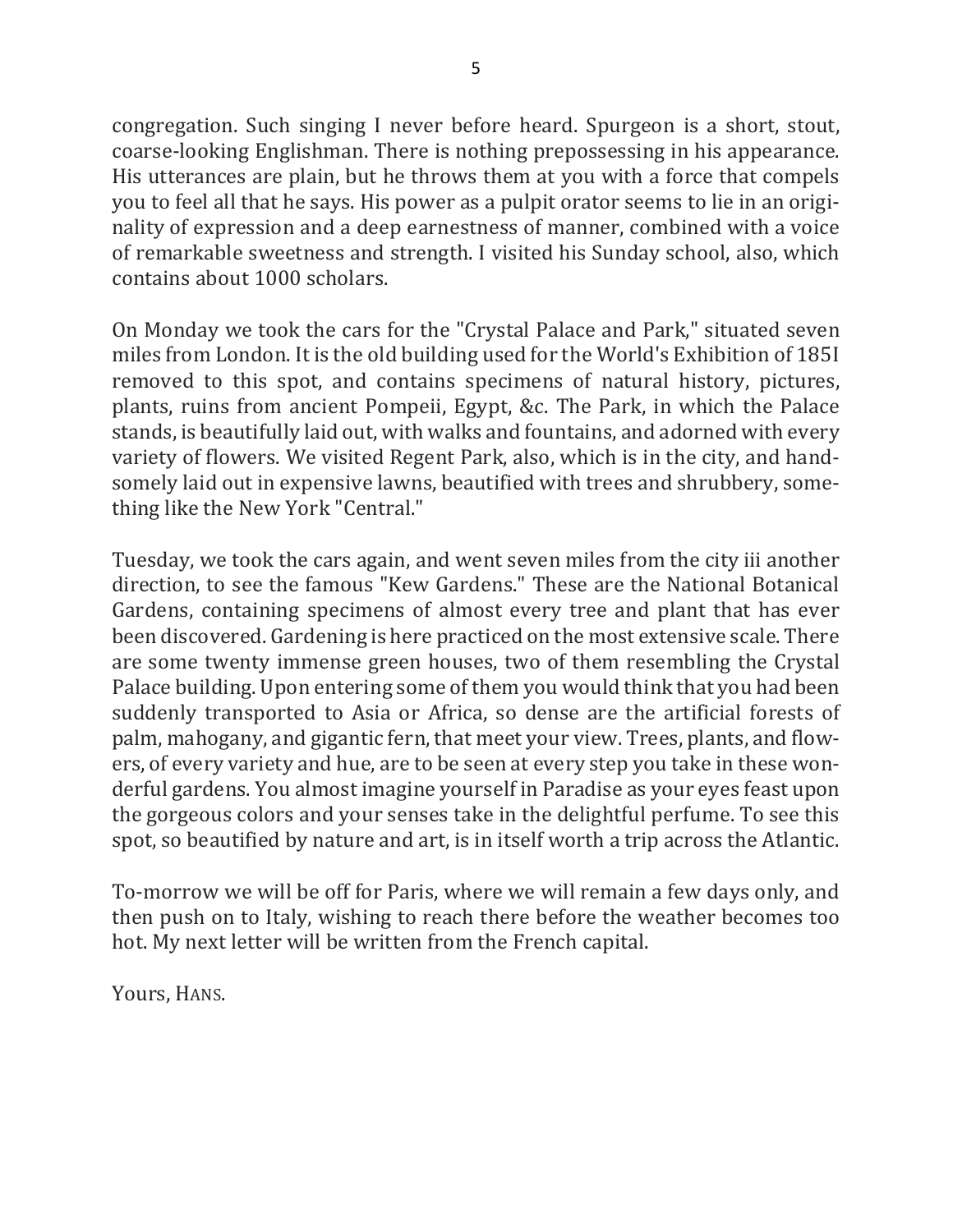#### LETTER NO. III. ============

Paris—Hotel du Louvre—Caen Stone—French Habits—Wine-Drinking—Fashions—The Sabbath—Places of Interest—The Great Exposition.

PARIS, May 27, 1867.

We arrived here on the 22d, making the trip from London in  $10\frac{1}{2}$  hours. We are stopping at the largest and most celebrated hotel in Paris, *Le Grand Hotel du Louvre*. It occupies a whole block, having four fronts, each facing on a different street. The entrance, however, as is the case with most of the palaces, hotels, and large establishments in Paris, is not directly from the street, but from an open court in the interior, into which you drive through an arched passage-way. This court is adorned with trees and flowers, and covered with a roofing of glass. The stairways which form the principal entrances to the hotel are marble, and at night are lit up by magnificent lamps. Liveried servants are in waiting to take your baggage and conduct to your rooms. Pages in uniform constantly await your orders. The waiters are dressed in black, with white cravats, and look for all the world like sedate parsons. There is an incessant jabbering of the greatest amount of French. I have a great time in making them understand me, but I keep talking and making signs, and they laugh and I laugh, and finally we comprehend each other, and it is all right.

Paris is a beautiful city, composed of palaces, parks and gardens, presenting to the stranger, as he passes from point to point, the appearance of a vast panorama. The streets are very wide, partly paved and partly macadamized. Most of the prominent structures are built of the famous Caen stone. When it comes from the quarry it is almost as soft as chalk and can be cut with saws into any shape desired; but it hardens by being for some time exposed to the air. This gives it a great advantage over most other kinds of stone, as a material for building, and great quantities of it are used all over Europe. ...

The people of this gay capital live out of doors. Such a thing as home comfort or domestic happiness does not exist here. Their houses are their lodgings simply; their meals are taken at the *cafes* or restaurants; their time is spent in promenading and pleasure. It is one constant whirl of excitement day and night. No one works who can afford to live without it. The men do little else but drink wine, and the women nothing but dress. I have frequently heard it said that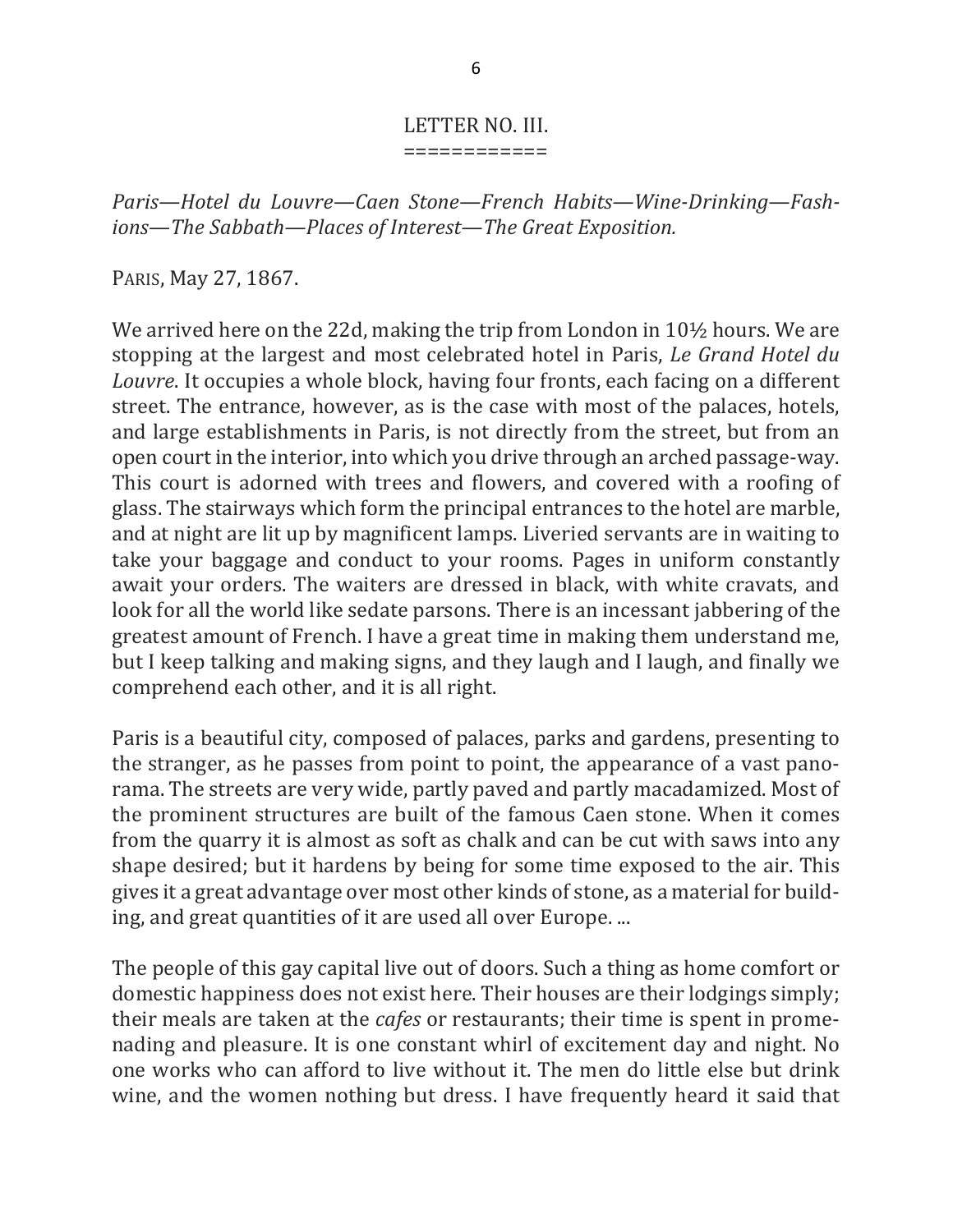travelers could pass through this wine-growing country without seeing a drunken person. It would be nearer the truth to say that they could do so without seeing a sober person. As far as my experience and observation go the people are half-fuddled all the time. In my last letter I spoke of the men I saw in England as being generally handsome, and the women the reverse; here I find the men universally ugly, and the women universally pretty. They add to their beauty considerable by the taste they display in dress. The prevailing fashion just now is the short dress and small bonnet which our American ladies wear.

Yesterday was the Sabbath. I attended the American Chapel in the morning, and heard a sermon from an English minister. The Holy Day is not observed here as it is with us. The theatres are open, the stores doing business, and work of nearly every kind going on as usual. Sunday is generally selected for military reviews, balls, and public amusements of every character.

I have neither time nor space to describe the various points of interest I have seen here. The "Jardin des Plantes," or Garden of Plants, is a public institution, containing a botanical garden with spacious hothouses, several galleries of zoology and mineralogy, a library of natural history, and a collection of living animals. After seeing this, we visited "Gobelin's" celebrated tapestry and carpet manufactory, and then went to the Royal Palace, where, among other things, we saw Napoleon Bonaparte's clothes, plate, camp equipments, furniture, &c.

The principal part of our time has been spent at the Great Exposition. The *Champ* de *Mars*, the place where it is held, is an immense oblong space over three thousand feet long and sixteen hundred broad. It was used for many years by the French army as its great parade and review ground. This martial area has been converted in a few months into a peaceful gathering-place for the products and people of all nations. It now presents the appearance of a beautiful park, adorned with trees, shrubs, flowers, winding walks, flowing fountains, monuments and statuary. Indeed, there are almost us many attractions outside the Palace as in it. There are model tenement and schoolhouses; the Imperial Pavilion, adorned with the richest and most expensive furniture; a Turkish Mosque on a large scale, and a Turkish school; a Pompeian museum, filled with curiosities; an Egyptian temple nearly a hundred feet long, surrounded by immense columns which are covered on all sides by hieroglyphics, and standing hack of an entrance guarded by an avenue of huge granite lions. The Mexican temple is one of the greatest curiosities. It is a resurrection of the temple as it existed in the time of the Montezumas. All the attendants are dressed in the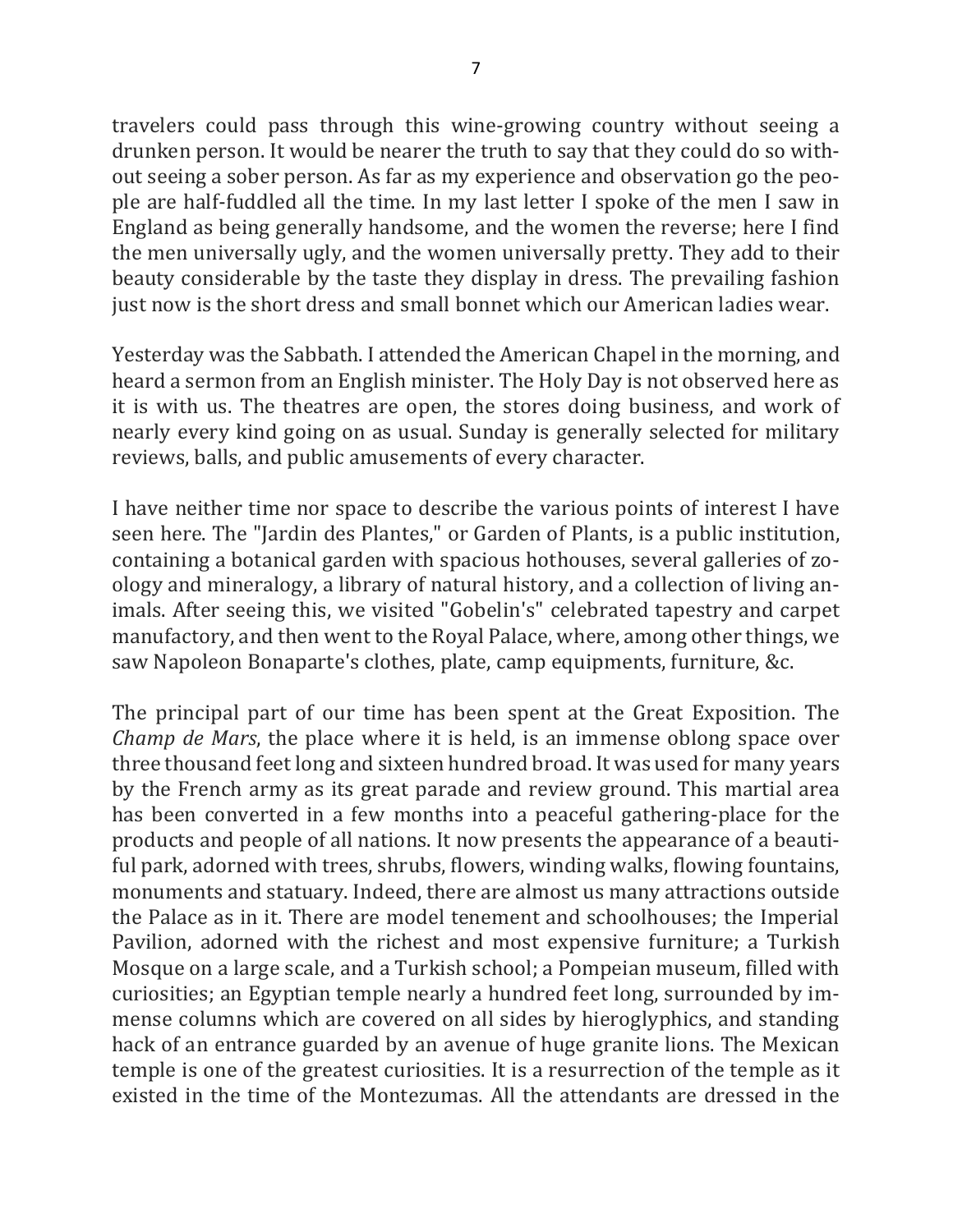Mexican costume. In the center of this great park stands the Exhibition Building. It is of an oblong form, having an open court in the midst, where flowers are emitting their odors, and fountains cool the air. Some idea of the size of the building may be formed from the fact that at one time while I was there one hundred and forty thousand people were in it. It would be useless for me to attempt a description of the contents of the building. The American department has been crowded into entirely too small a space to make an effective display. But the United States need not be ashamed of its specimens of art and industry here exhibited. The Yankees will carry off a number of the first premiums. In former exhibitions of this kind it was generally conceded that Young America led the van in useful inventions, while the Old World showed a decided superiority in the fine arts. Now, however, the New World bids fair to rival the Old, even in works of art. While the industrial products of the United States are favorably noticed, the works of painting and sculpture which her artists nave on exhibition are centers of universal attraction and awaken unbounded admiration. When I visit Paris again, on my return from Italy, I may have something more to say about the Exposition. For the present I will say *au revoir*, and subscribe myself

Yours, HANS.

#### LETTER NO. IV. ============

*Crossing the Alps—A Roman Padre—A Sabbath in Turin—Genoa—lts Streets, Buildings, Trade, etc.*

GENOA, June, 3, 1867.

We left Paris on the evening of the last day of May, travelling by rail to St. Jean, a small town on the French frontier, immediately at the foot of the Alps. Here we took what is called a "diligence," (something of a cross between an omnibus and a stage-coach,) in which we crossed these famous mountains. A railroad is now in progress of construction, and a tunnel being bored, so as to increase the facilities of travel and avoid the tedious journey in coaches. The road we traversed was an old military road, built by the first Napoleon. We saw several forts, also, along the route, which were constructed by him during his wars. We found the tops of the mountains covered with snow. The ascent was so steep that we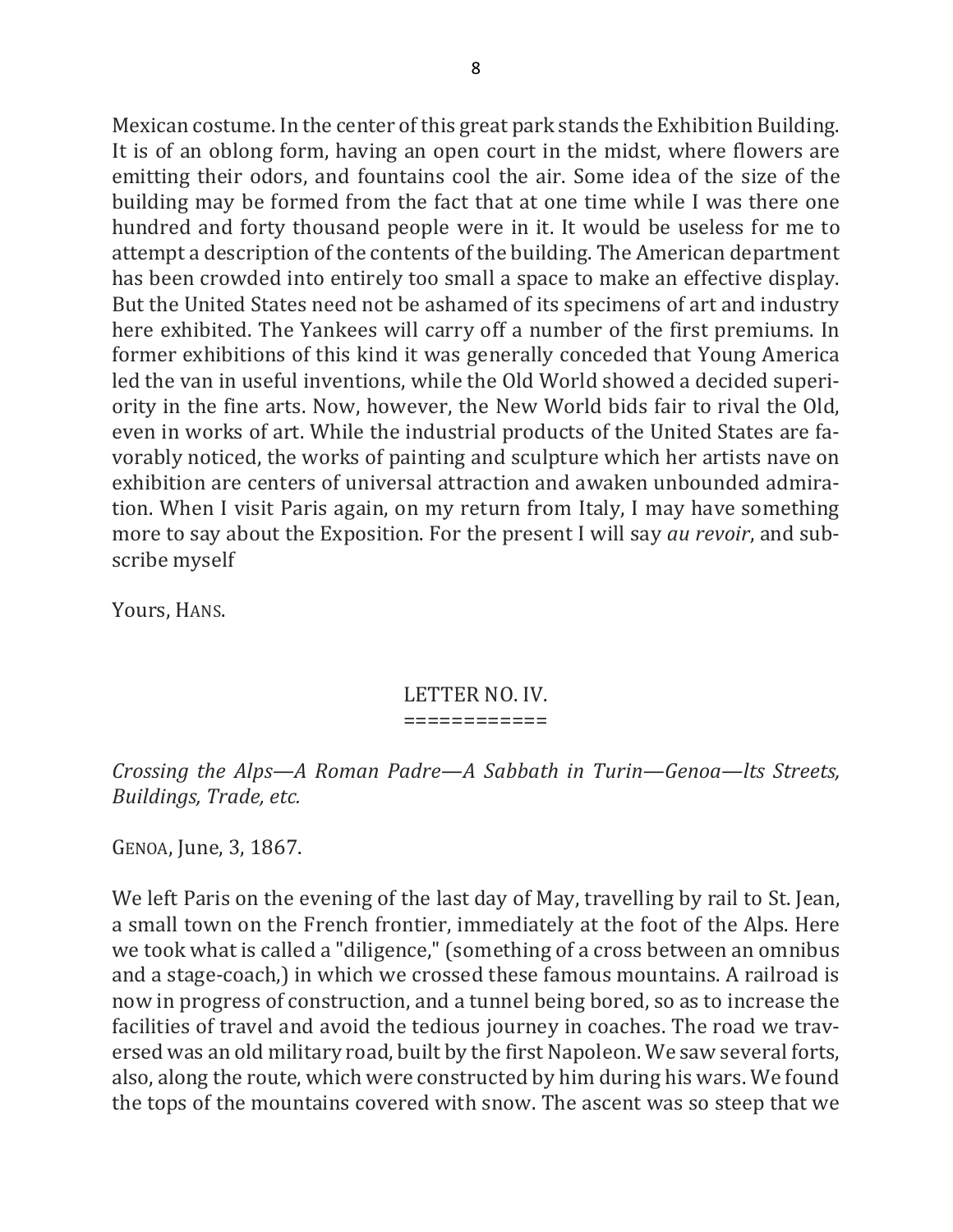required a team of twelve horses and mules to draw us up. The descent on the other side being equally steep, it would not have required any motive power to take us down, but a span of the team was reserved to act as brakes, and to keep the machine on the road. The velocity with which we descended was anything but quieting to the nervous members of the party. We had in our coach a number of Catholic prelates, on their way to Rome, to attend the great council meeting summoned by the Pope. On the seat next to me was the Bishop of Nimes. He wore a massive gold ring, set with a large ruby, surrounded by eight brilliant diamonds. I found the "holy father" to be a pleasant, agreeable, kind old gentleman. In proof of the latter good quality, he ordered one of his attendants to hold the curtain of the diligence so as to shield my face from the sun. At Susa, a village on the Italian side of the Alps, we left our coaches, and again entered the cars. After a short ride we reached Turin, where we stopped to spend the Sabbath, putting up at the Hotel d' Europe.

I found as little sanctity attached to the Sabbath in Italy as in France. The day we spent in Turin was observed as a *fete* day in honor of the adoption of the Liberal National Constitution. This event was duly celebrated by a grand military parade, which the populace turned out *en masse* to witness, the whole very much resembling one of our Fourth of July occasions. There being no Protestant church in the city, we visited an old cathedral, built about A. D. 699, over 1250 years ago. In the cool of the evening we took a stroll through the principal streets, and noticed many beautiful private residences and elegant public buildings. Turin is said to be one of the most attractive cities of Italy. The people are a "gay and happy" set, very much resembling the Parisians in their dress and manners.

Today at noon we arrived at the celebrated sea-port of Genoa, and for the first time my eyes rested upon the waters of the Mediterranean. This is the most curiously built town I ever saw. It is situated upon the side of a high steep hill. The streets are not more than six feet wide, while the houses are exceedingly high, many of them containing six and seven stories. As the buildings overlook each other, the inhabitants all enjoy a splendid view of the magnificent marine scenery spread out before the city. The hotels are immense structures, and are literally "castles in the air." In some of them the ceilings of the rooms are twenty feet high. Everything here is constructed with a view to the melting hot weather which prevails during considerable part of the year. Horses and carriages are unknown except in certain quarters. In the narrow streets all goods are carried on trucks or on the shoulders of men. There is more business in shopping done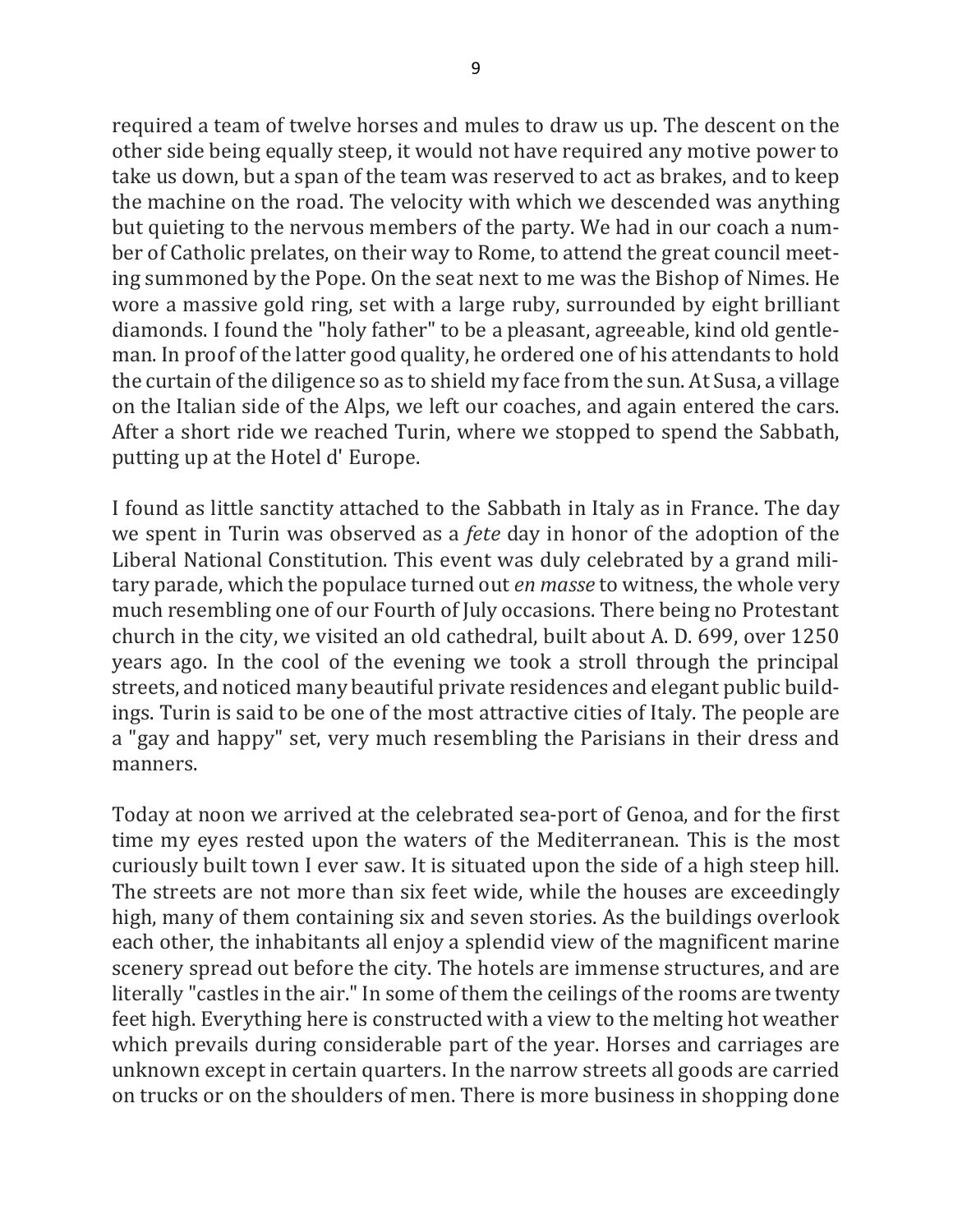here than in any other place in Italy. I have been astonished at the cheapness of articles which bring extraordinary prices in our country. For example, I bought several pairs of the finest kid gloves to-day, paying for them only thirty-six cents a pair. We called upon a resident American family this evening, at their country seat near the city, and were kindly received and most agreeably entertained. This social pleasure, the first of the kind we have enjoyed since leaving America, strongly reminds us of "Home, sweet home."

My letters are all written at night, daylight being spent in travelling and sightseeing. You will therefore excuse the brevity of the present epistle, and the want of interest which may attach to my correspondence in general.

Yours, HANS.

# LETTER NO. V.

### ============

*Naples—Italian Skies—Bay of Naples—A City of Churches —Mt. Vesuvius —The* Ascent —The Crater —Pompeii and Herculaneum —The Museum, etc.

NAPLES, June 10, 1867.

At midnight of Friday last we arrived in this celebrated city. We are stopping at a fine hotel, the windows of my room commanding views of both Vesuvius and the Bay. The weather is not near so hot as we expected to find it in this southern climate. I have experienced much warmer at this season of the year at home. I am somewhat disappointed in the appearance of the scenery of this noted locality. Indeed, Italy, on the whole, though it has been called "the land of poets and painters," falls far behind my expectations. The "charming Italian skies," of which you have heard so much, are for the most part, the creation of imaginative Englishmen, who are accustomed to always seeing the sun through a fog in their own country, and of course would go into ecstasies anywhere over a sunset viewed through a clear and transparent atmosphere. Excepting works of art, there is nothing in all Europe to compare with the natural attractions of America, and I predict that the day is not far distant when Europeans will flock to our continent as Americans now do this.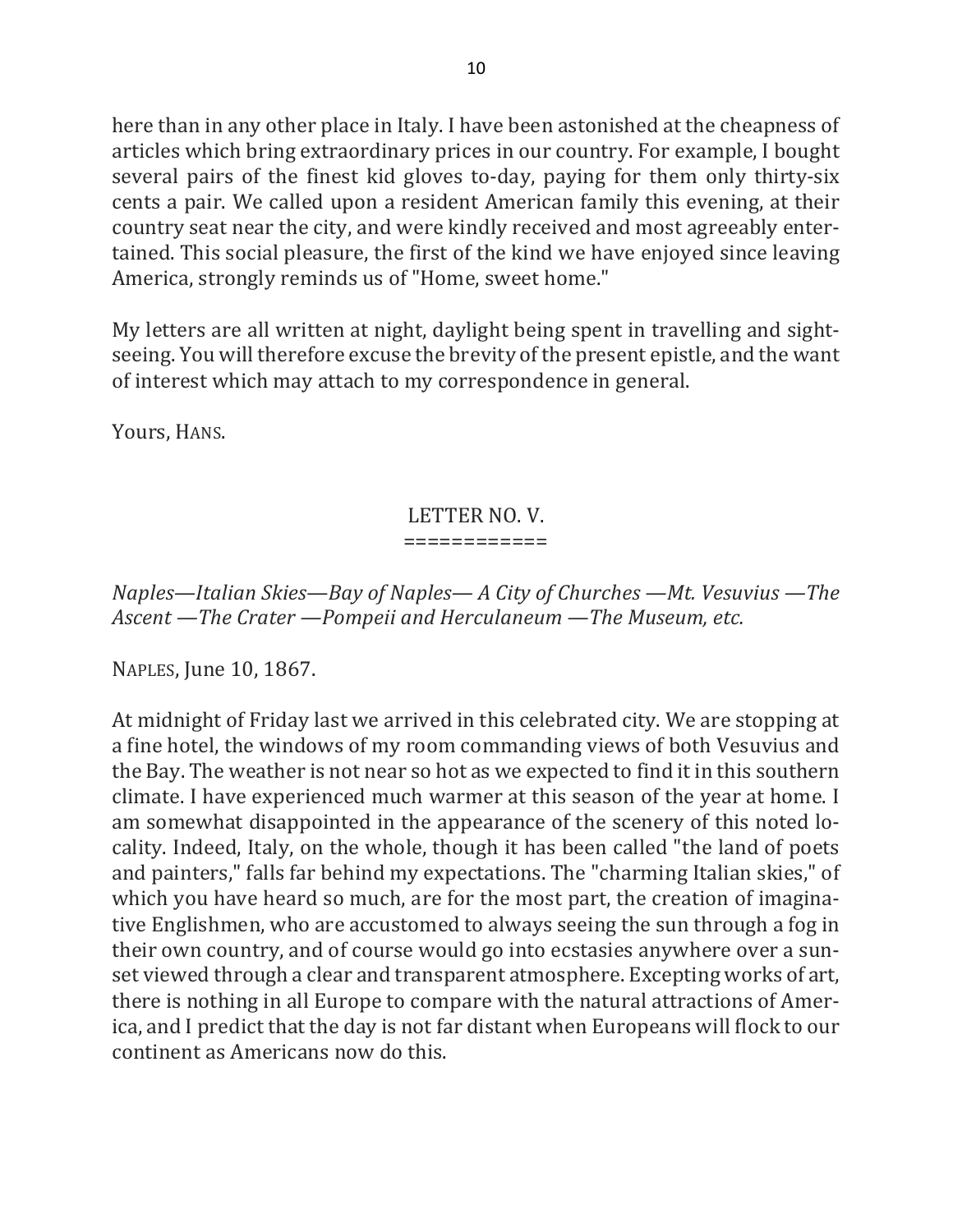Naples is situated on the north coast of a bay which has the reputation of being the most beautiful sheet of water in the world. The entire shore is lined with cities and towns, of which this city is the largest. Vineyards, orange and lemon groves, and white villas, dot the whole country around. The buildings of Naples are magnificent. There are over three hundred Catholic churches here. There is but one Protestant church, in which service is conducted in Italian. Notwithstanding the great number of churches, and the apparent devotion of the multitudes who frequent them, there is little real reverence displayed for religion. Yesterday was the Sabbath. We had no other means of knowing it but by the date upon which it occurred. Stores and markets were open; horses, mules, wagons and carriages thronged the streets; everybody and everything was on the go. Sabbath quiet, domestic tranquility and comfort, and the blessings of good government are all unknown in this land. Again and again, in my passing observations among this people, have I had cause to thank my God that I was born in free and happy America.

The crowning glory of this locality is the great volcano, Mt. Vesuvius, which rises a vast green cone from the midst of the plain, constantly emitting from its crater a stream of smoke, which presents the appearance of a pillar of cloud by day and of fire by night. At two o'clock this morning we started out to make the ascent of the mountain, choosing that hour to avoid the heat of the day. There is a carriage road as far as what is called the Hermitage, a small house where an old monk used to dwell. From here mules and donkeys are employed to carry travelers some distance further; but at last a point is reached where the ascent is so steep that even mules and donkeys can go no farther, and then you are compelled to climb up on foot, or be carried in a chair, which is the mode usually adopted the ladies. Stout peasants can be employed to pull you up the mountain side by means of a strong strap, one end of which they place over their shoulders, while you take hold of the other end; but this method is about as tiresome as simply using a staff to assist you in your climbing operations. The whole side of the mountain where the ascent is made is formed of slag and scoriae, but the pieces are wedged together so as not to move much, and the foot clings to them so that you do not slip. On the whole it is good footing. The only difficulty is, it is so steep. It is a thousand feet up rough rocks, as steep as you can go.

On the summit of the mountain we found two craters or openings, the largest of which looked like the mouth of the bottomless pit itself. Its sides are formed of precipitous cliffs of rock, covered with deposits of sulfur. The floor of this crater is covered with molten lava, which presents an appearance as black as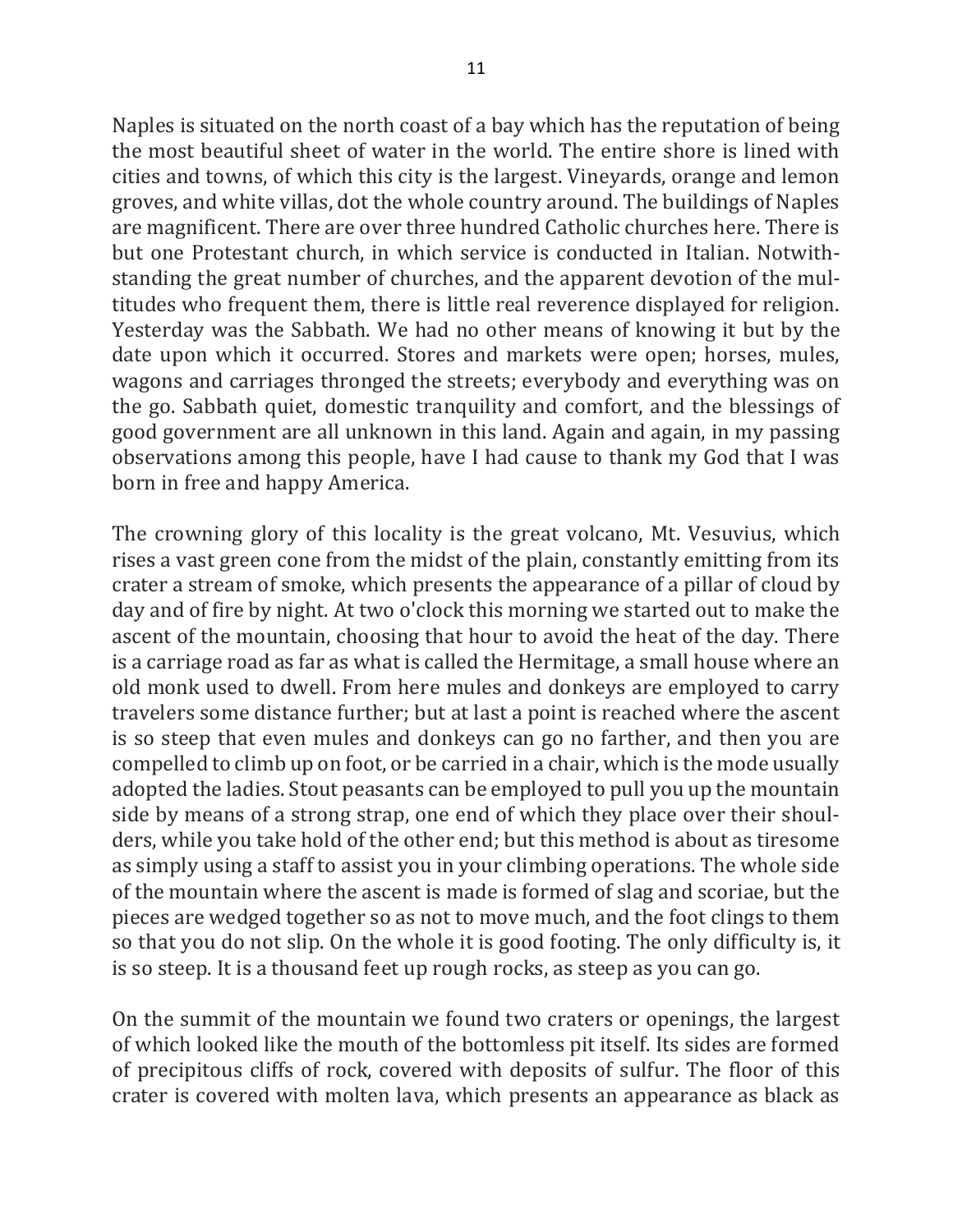jet. From the center of this floor rises a great, black, rounded cone, like the stack of an immense blast furnace. It is about fifty feet high, having an opening at the top about ten feet in diameter, which glows with a furious heat, and from which, every now and then, bursts forth a thundering explosion, which throws into the air a shower of stones and melted lava. The crater seems to be from four to five hundred feet across, and its walls from eighty to a hundred feet high.

Of course, we could not leave here without visiting the famous ruins of Herculaneum and Pompeii. These ancient cities were buried by an eruption of Vesuvius centuries ago, and are now objects of great interest to travelers. A great part of Pompeii has been excavated, and presents the appearance of a mass of ruined walls, little else being visible, as everything movable has been conveyed to the great government museum in Naples, where are to be seen tools and implements, household utensils, mosaic pictures, jars and vases, articles of jewelry, and hundreds of other things which throw light upon the manners and customs of the inhabitants of these ancient cities. Here, too, is preserved the head of the Roman sentinel, who stood at his post until burled beneath the tide of molten lava, and whose fidelity as a soldier has been the admiration of the world.

There are many other minor points of interest around and about this place, but I have neither time nor space in which to describe them.

Yours, HANS.

#### LETTER NO. VI. ============

*Rome—Coliseum—Appian Way—Catacombs—Church of the Capuchins—St.* Paul's—St. Peter's—Papal Palace—The Pope.

ROME, June 17, 1867.

For several days past we have been sojourning in this city, once the mistress of the world. Although it has greatly degenerated, evidences of its former splendor still remain. I have been far more interested in what I have seen here than in any other attractions which I have beheld during our trip. Rome is one of the centers of sacred and profane history. To read the New Testament on the very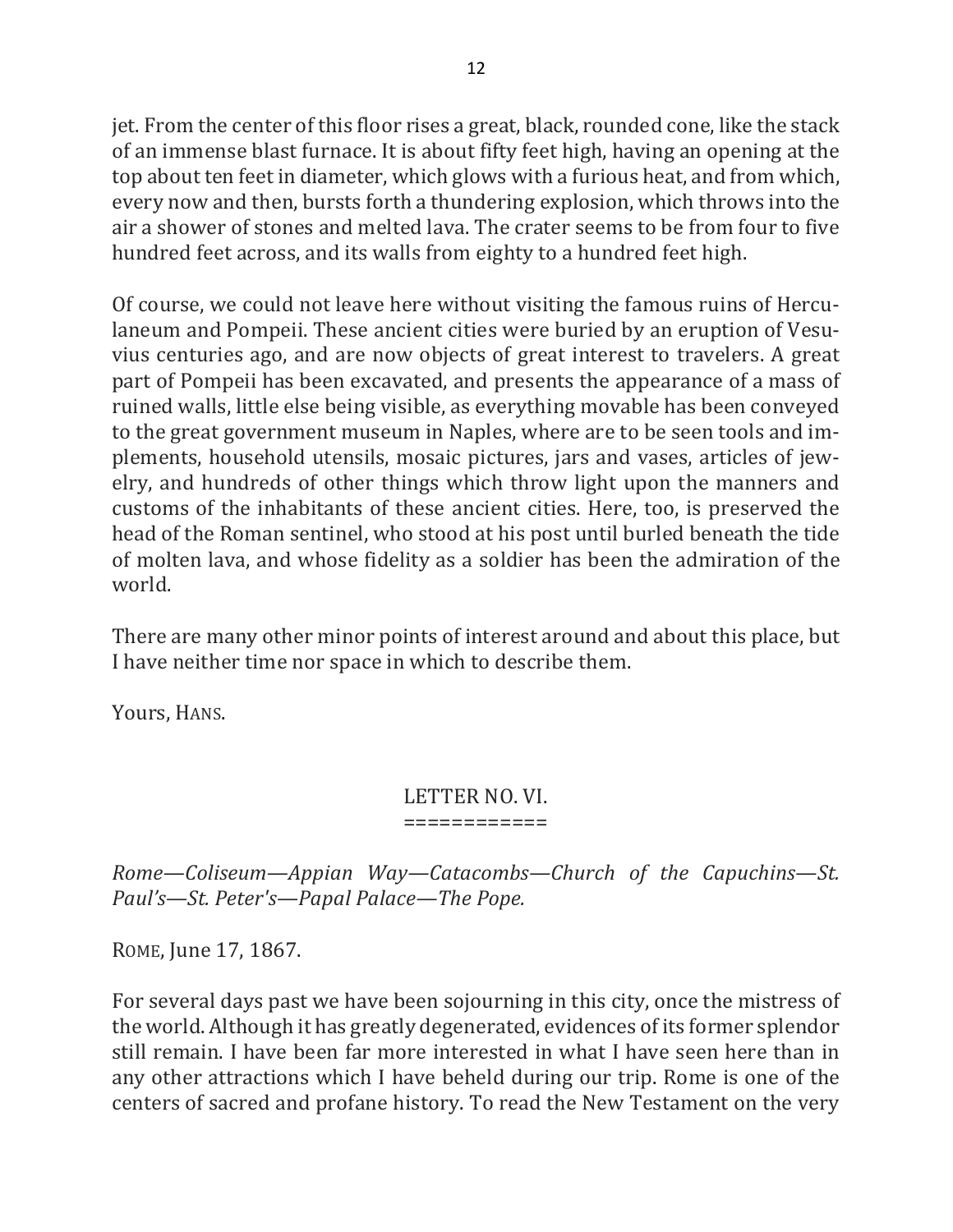spot where some of the scenes which it describes took place makes it appear like a new book, while to gaze upon roads, gateways, palaces and theaters, built and used by the ancient Romans many centuries ago, imparts a classic inspiration which one must feel in order to understand.

One of the first points we visited here was the Coliseum, the largest amphitheater in the world. Although a ruin, you can distinctly trace its vast proportions. We had our photographs taken on the arena, where so many of the early Christians died as martyrs to the faith. The cells, in which were confined the wild beasts which were let loose upon the victims intended for slaughter, are plainly to be seen.

The celebrated Appian Way, so frequently referred to in Roman history, is a great curiosity to travelers. For more than ten miles it is lined on both sides with the ruins of the tombs of ancient Rome. The government has removed the accumulated dust of ages, which had completely buried the original road, and we drove over the very stones on which the chariot wheels of the inhabitants of the ancient Empire passed long before the Christian era. This was the great highway of the Romans, and was so extensively used that the solid stone of which it is constructed is marked with ruts several inches deep.

Of course, we visited the Catacombs, the subterranean burial places of the ancients. They consist of long, narrow, damp and dark underground passages, with cells on either side, in which are the remains of the dead. These vault-like passages extend in every direction, for great distances, and it is impossible to find your way through them without an experienced guide. Little of interest to the ordinary traveler is to be seen in them. Of far more interest was our visit to the Church of the Capuchin Friars, where we were shown what has been the burial place of members of this order for centuries. It is a perfect charnel house. Skulls and bones are fastened all over the ceilings and walls, and are piled up in pyramids on the floor. Whole skeletons of their Abbots, shrouded in their monastic habits, stand in niches, each one's bony lingers clutching a cross. In the ground was an open grave, awaiting death's next victim, and as soon as he shall be buried, the remains of another monk will be unearthed and added to the grim pile, and that grave in its turn will yawn for another tenant.

At the entrance to the Appian Way stands the Church of St. Paul, second in extent to St. Peter's. The interior is magnificent beyond description, being composed entirely of marble of various colors, and adorned with a large number of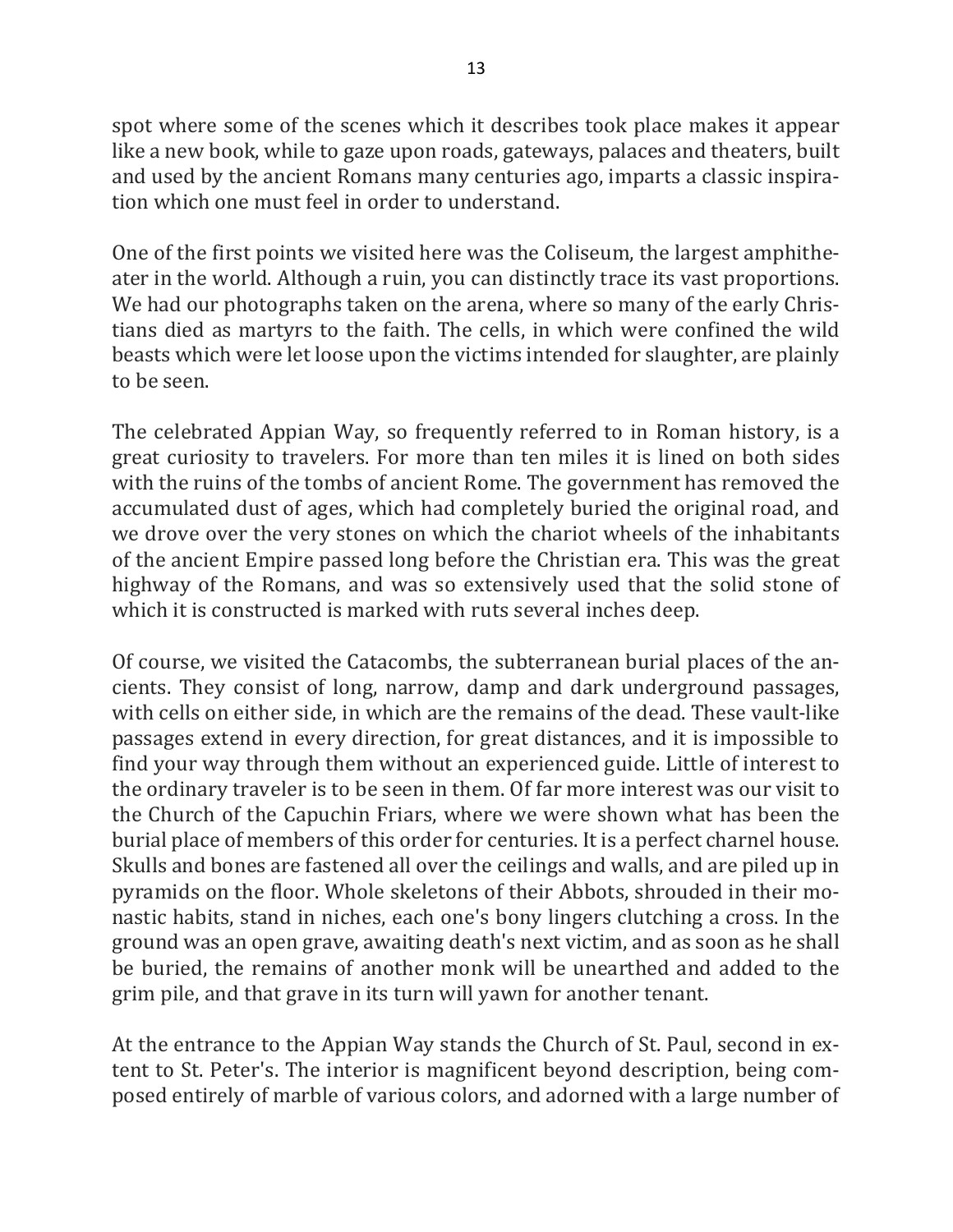splendid paintings. This church is said to be built on the spot where St. Paul was beheaded, and it is also said that under its altar are the heads of St. Paul and St. Peter. Every church here, and there is scarcely anything but churches, is built on some tradition of this kind. Underneath one we were shown some prison cells, in one of which, it was claimed, St. Peter was confined before his execution. A dent in the wall of solid rock was pointed out to us as having been made by the jailor bumping the Saint's head against it. Doubting whether Peter's head was as hard as this story, we received the latter with several grains of allowance. All fictions of this kind, however, are seriously told, and seriously believed by "the faithful."

The crowning attraction of Rome is St. Peter's Church or Cathedral, the largest building in the world. It is capable of holding one hundred thousand persons. The interior is a perfect gallery of art, richly adorned with paintings and statuary, all works of the great masters. Prominent among these works of art is an iron statue of St. Peter, in a sitting posture. As priests and people pass this statue, they reverently kiss its great toe, or rather what remains of it, for the pressure of millions of lips has worn it nearly all away. The dome is the most striking feature of the building. To look up into it from beneath is almost like looking up at the sky itself. We ascended to the very top of this vast structure on the outside by means of a winding wooden roadway, wide enough for a horse and cart to go up, and indeed mules are employed to carry up the materials used for repairs. When we reached the roof, we found a row of small houses built upon it, in which live the workmen who are employed to keep the huge building in repair. Just think of houses in which people live being built on the roof of another. The entire extent of the covering of the church is several acres. From the center rises the great dome, up which we continued to ascend by a narrower way, till we reached the very summit. Above us was nothing but the large ball, which is reached by a perpendicular rope ladder, twenty or thirty feet in length. Up this dizzy height I climbed, and entered the aperture, which admitted me into a circular enclosure which would hold about ten persons. This is the ball on the spire, and is supported in the air at a terrific height from the ground.

I have named only a few points of interest in this letter. To tell you all we have seen in Rome would be an endless task. It would require a volume just to describe the Pope's Palace. It has eight grand staircases, two hundred smaller ones, twenty courts, and four thousand four hundred and twenty-two rooms. We saw the Pope himself on two occasions, once riding in his magnificent, gilt coach, drawn by four black horses, and at another time carried in a procession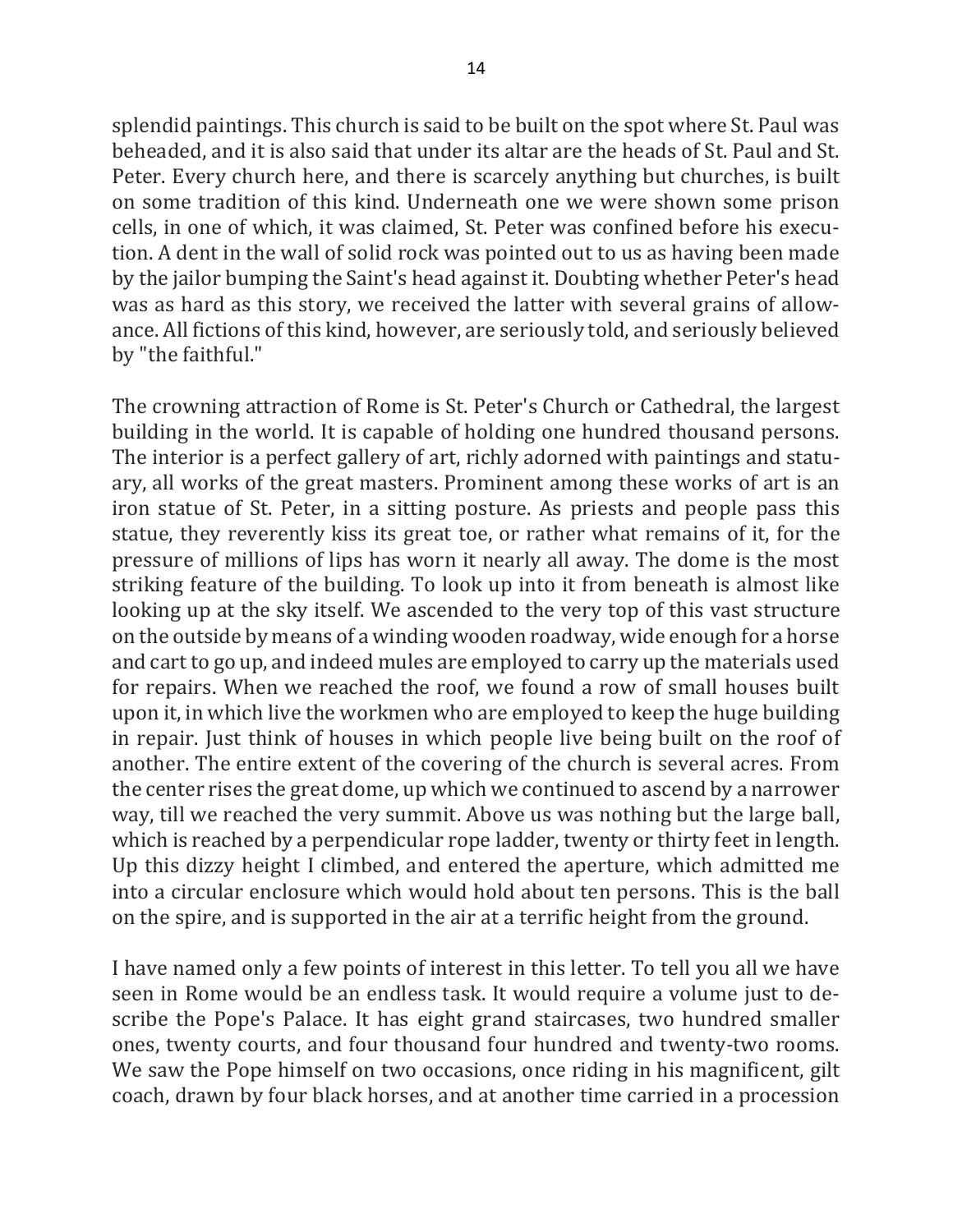which took place on a grand fete day. He was dressed in a long white woolen robe, drawn around his waist by a belt, and had on a red hat. As he passed our party, he took off his hat and made a polite bow, a courtesy which he usually extends to strangers. As well-bred Americans, we could not help returning the salutation.

We are now about five thousand miles from home, having reached the farthest point in the progress of our trip. From this time our faces will be turned homeward. In a few days we will leave here for Florence, from which city, should I find time, I will write you again.

Yours, HANS.

## LETTER NO. VII.

*Delightful Ride—Hotel de New York—Florence—Parks—Carriages—Popery— Victor Immanuel—Pisa.*

FLORENCE, June 26, 1867.

We came through from Rome to this place on Friday last. The route is one of the most delightful over which we have passed. On each side of the road mountains lift their heights, covered with rocks and verdure. The whole country through which we came to reach this point is planted with grapes and olives. Each olive tree has a grape vine planted by its side and winding among its branches, the dark green leaves of the tree and the light green of the vine presenting a pleasing contrast. Go where you will in this country, however, you will see no evidences of thrift or industry. Italy is a land of beauty and dirt, brigands and beggars.

We arrived here late on Friday evening, and immediately put up at the "Hotel" de New York," pleasantly situated on the river Arno. We have fine apartments, overlooking the stream, for which we pay extra. Nearly all the hotels of this country are substantial structures, and finely kept. The floors throughout are generally of stone, and the furniture of the lodging rooms of iron. This is not to protect the buildings from fire, but from heat, which is very oppressive during a great part of the year. The stone and metal render the rooms cool and pleasant.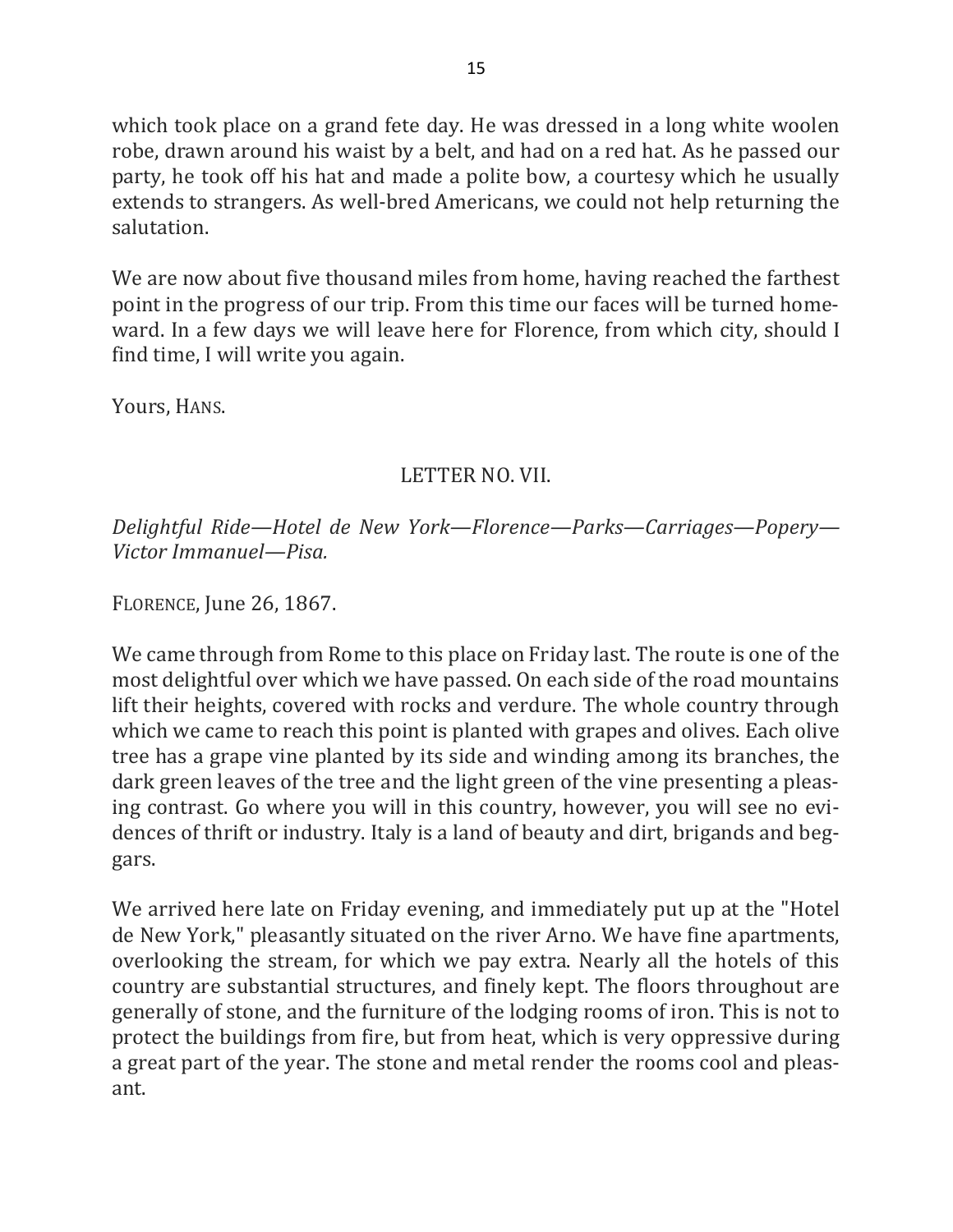Florence is a very beautiful city. It has been much improved of late years. The houses are all strongly and handsomely built. The streets, as well as the sidewalks, are paved with broad blocks of stone, and are kept remarkably clean for an Italian city. The inhabitants use the streets as much as they do the sidewalks for pedestrian purposes, and they are mostly crowded with men, women and children. Whenever a carriage or cart approaches there is a general stampede towards the sidewalks. The river Arno flows through the city, adding greatly to its appearance. Said river is about the size of the Kishaeoquillas, which runs through your town. The banks are substantially walled up and numerous bridges span the stream, their architectural beauty producing a very pleasing effect.

On Saturday I visited "the Park." It is a very pretty place of resort, but neither it nor the parks we visited at Rome will compare in beauty or magnificence with the "Central" of New York, or even "Druid Hill" of Baltimore. The "turnouts" or carriages, however, in style and number, excel anything I ever saw. At Rome the Pope sets the example in this respect, possessing the most dashing equipage on the continent. Cardinals, Bishops, and lower dignitaries, vie with each other in the exhibition of vehicles and horseflesh, and the people, as far as they are able, follow in their train.

There is an American Chapel here, at which I worshiped on Sabbath. It seemed more like worship than anything I have seen since leaving Protestant territory. i had some sympathy for Roman Catholicism in our own country, but I cannot help regarding the entire system in existence here as a perfect farce. Indeed, the people of Italy themselves are beginning so to regard it. The present state of feeling here reminds me strongly of the passage of Scripture, "*A prophet is not without honor save in his own country*." The masses here refuse to support the Pope. They laugh at America for having sent him \$200,000 in gold, and say they would not give him a dollar. Victor Immanuel is the idol of the people. He has broken up all the nunneries and monasteries in his kingdom, which embraces all of Italy except Rome, and monks and nuns, who had been supported in ease and comfort at the expense of the poorer classes, have been compelled to seek different occupations for a living. We visited a monastery this afternoon where we saw a monk who had been there for fifty years. He was eighty-five years of age, and said it was hard that he should now have to go out into the world and seek a living. It does seem so, but it is better that there should be a few cases of suffering like this than that a whole nation should groan under ecclesiastical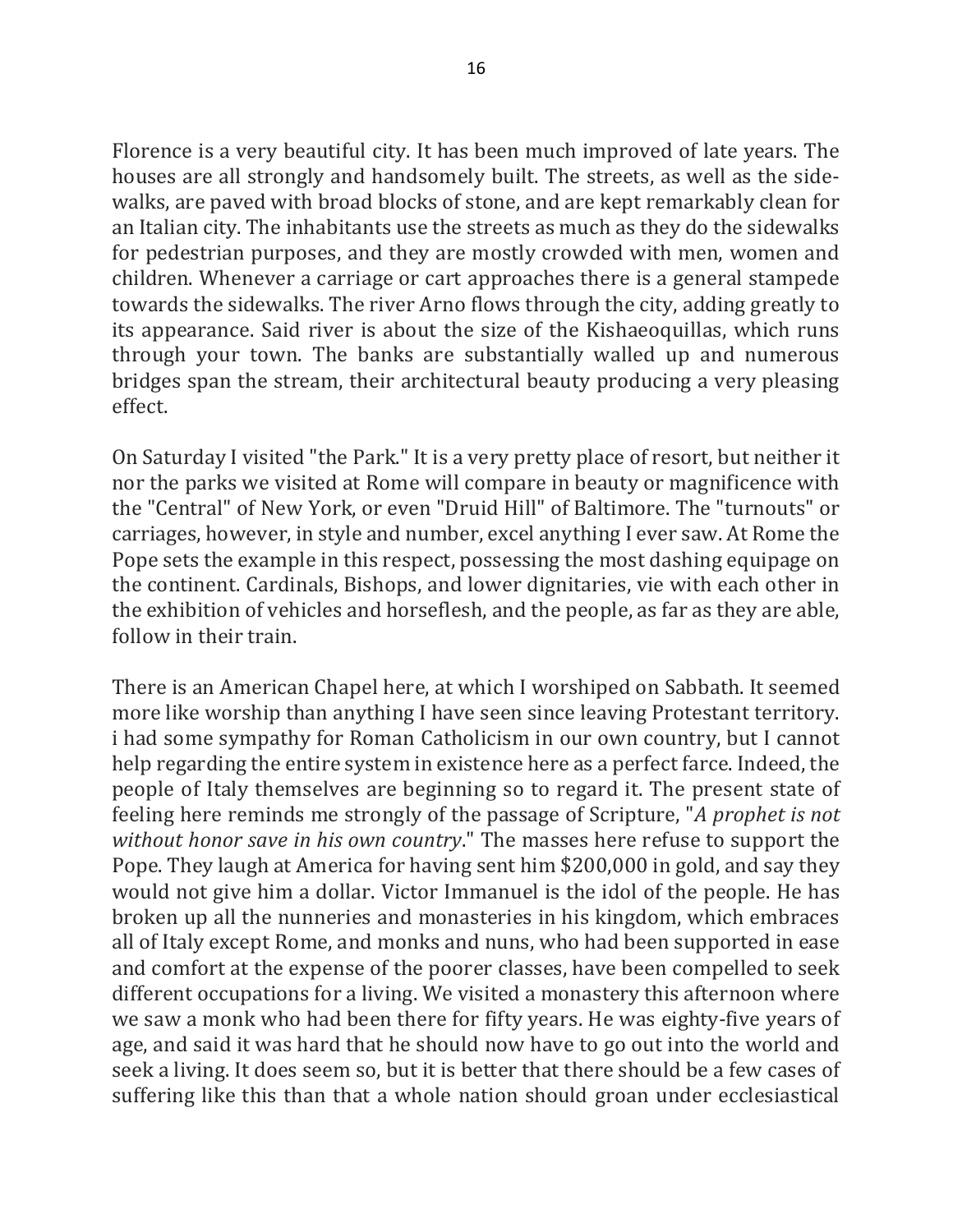oppression. Light is dawning for poor downtrodden Italy, however, and ere long we hope to see her blessed with the boon of civil and religious liberty.

On yesterday we made a flying visit to Pisa, where we obtained a view of the famous leaning tower and some other objects of lesser note. We will leave Florence for Venice the latter part of this week. I will try to write you from that point. 

Yours, HANS.

LETTER NO. VIII. =============

- *missing* -

### LETTER NO. IX. ============

*Switzerland—Waterfalls* —Mountain *Scenes—Glaciers—The Jungfrau, etc.* 

GENEVA, July 10, 1867.

We have spent about a week in Switzerland, the only republic in Europe. It resembles America in its physical features as well as in its form of government. Its noble mountains and lakes are the boast and pride of its people, and so attached to their native land that, it is said, whenever any of them leave its borders they are subject to a particular species of despondency or homesickness, to which medical writers have given the name of nostalgia.

After spending a night at Lucerne, where we had a splendid view of the lake of the same name, and were treated to some fine music by a Swiss band of thirtyfive performers, we took a carriage, and proceeded to Meiringen. Here we visited a tremendous fissure in the mountains, through which flows a bold and rapid stream, and at night saw the Reichenbach Falls illuminated with Bengal lights of different hues. The next morning, we pushed on to Brienz, and crossed Lake Brienz to see the Falls of Giessbach, the most beautiful fall of water we have yet seen.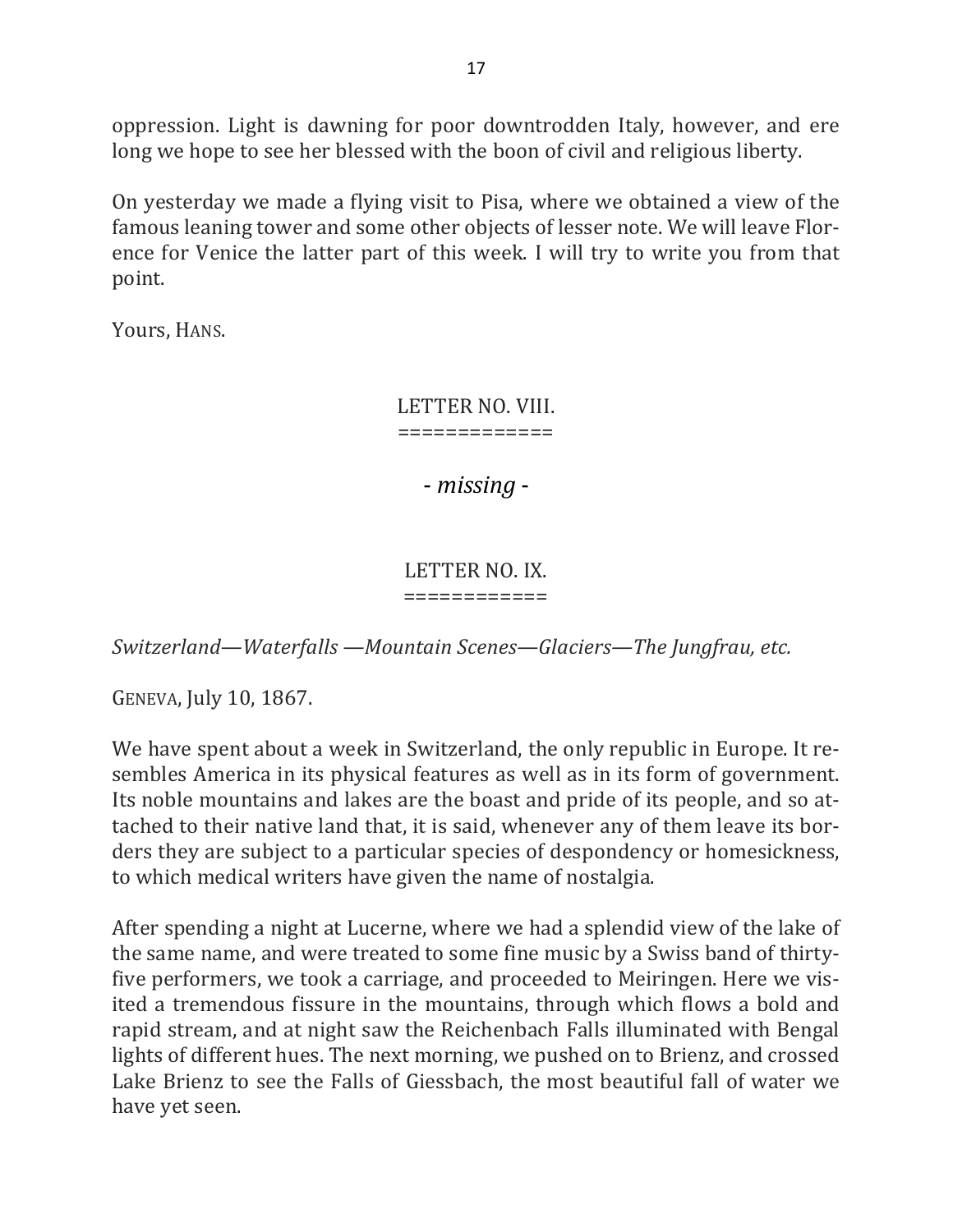On the afternoon of the 11th we arrived at Interlaken, and from there proceeded to Lauterbrunnen to view the Staubbach Falls. This is a stream of water coining from the top of a high mountain, the rocky sides of which rise perpendicularly for nine hundred feet. Against these rocks the stream falls, and is beaten into fine spray resembling dust—hence the name, Staubbach, or "Duststream." Just beyond the falls, other smaller streams flow over the rocks, and farther on are the snow peaks of the Jungfrau and Breithorn mountains.

As we passed along this route we were met at every turn by persons, principally women and girls, having for sale the fine wood carvings for which the Swiss are so celebrated. We frequently saw women, also, manufacturing silk and linen lace of the most beautiful designs. At one point, between two high ranges of mountains, stood a man with an immense wooden horn, ten feet in length. He blew several blasts upon it, which echoed and reechoed along the mountain sides until they died away on the highest peaks like the faint notes of a piano. At another time we met a "Swiss boy," who had a small piece of iron tube filled with powder. For a small consideration he touched a match to it, when an explosion like a thousand pieces of cannon followed, causing us all to jump several feet into the air. The mountains on every side reverberated with the echo, reminding one of Byron's description of a thunderstorm in the Alps:

"Far along. From peak to peak, the rattling crags among Leaps the live thunder!—not from one lone cloud, But every mountain now hath found a tongue; And Jura answers through her misty shroud, Back to the Joyous Alps who call to her aloud."

We next visited Grindelwald, celebrated for its two glaciers. These are great bodies of ice at the foot of the mountain, extending some distance up its side and some distance into the plain. We entered the lower one by means of a passage way hewn out of the solid ice. Being illuminated with oil lamps, this passage looked like a cave of crystal. At some distance ahead, we heard the sound of music, and, upon turning a curve, came upon a round room in which were seated two women singing and playing on some kind of stringed instruments. We did not remain long in this ice cavern, leaving as soon as our curiosity was satisfied.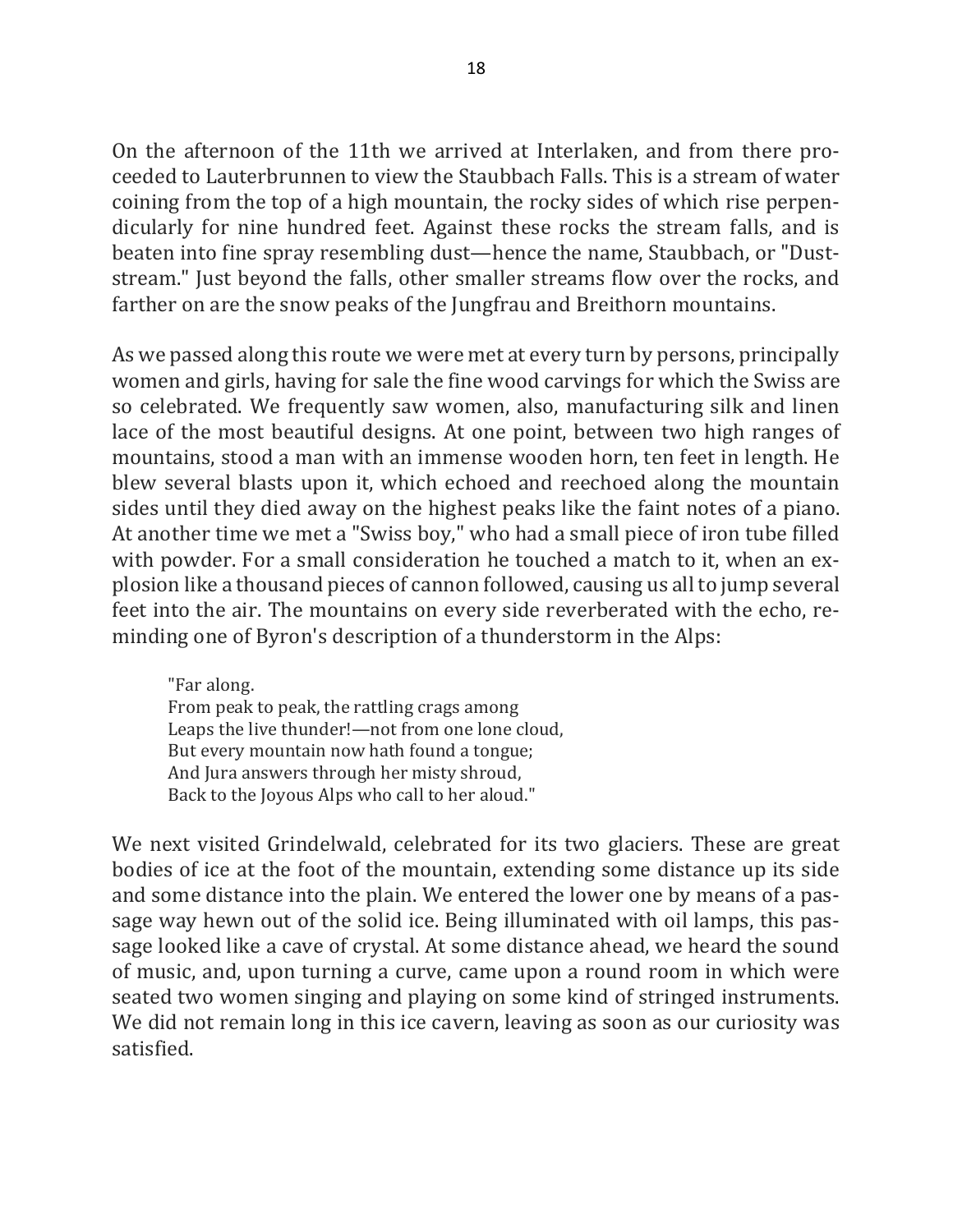We visited nearly all the above places from Interlaken, making the Hotel de Victoria our headquarters. This hotel is kept in the best manner, and is the first house we have met with since leaving home that contained a bible in the bedrooms. From my window I had a grand view of the mountains, the highest peak of which was the Jungfrau. It is 13,671 feet above the sea level. We obtained a near view of this mountain monarch on one of our detours, and, while looking at the sublime sight, a large eagle hovered majestically over the summit.

We reached Geneva two days ago, and are quartered in full view of the lake and mountains, with "Mount Blanc" in the distance. This is a clean, healthy looking town, and, thus far, I am much pleased with it. I must defer further description, however, till I write again.

Yours, HANS.

#### LETTER NO. X. ===========

*Mount Blanc—Calvin's Church—Basle—Frankfort on the Main—The Rhine—Cologne—Amsterdam.*

AMSTERDAM, July 23, 1807.

On the afternoon of the 16th, the date of my last letter, we drove out from Geneva to obtain a view of "Mont Blanc." The height of this mountain is over 14,000 feet, about ten times the height of Shade or Jack's mountains surrounding your town. Its summit is covered with perpetual snow. On the road we took to reach the mountain we were shown the chateau, or country place, occupied by Josephine, the wife of Napoleon Bonaparte, after her divorce. More recently, it was the residence of the notorious Lola Montes. We also saw the chateaux of Rothschild, Sir Robert Peel, and the infidel Voltaire.

While in Geneva I visited the church in which Calvin preached. It is a very old building, part of it having been erected in the 10th century. It belonged to the Catholics before Calvin used it. I saw the place he preached from, the canopy which hung over his head, and sat down in the chair he occupied in the pulpit. The American Methodists, who have a Conference in this country, are building a church here something like Henry Ward Beecher's church of Brooklyn, with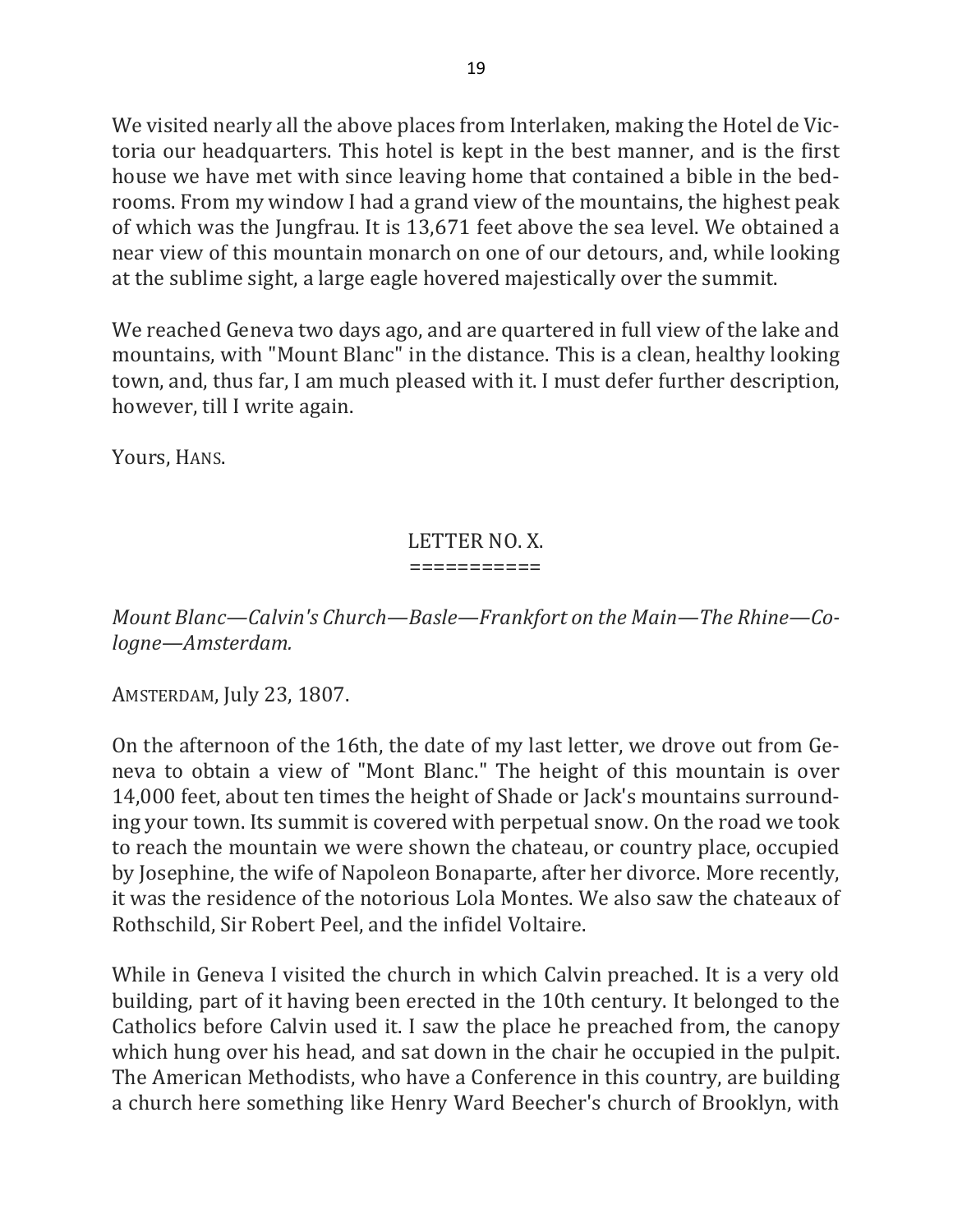two tiers of galleries all around it, Sunday school rooms, and ail modern conveniences.

After a very pleasant ride from Geneva, we arrived at Basle, where we put up at a hotel called "Trois Rois," or the Three Kings, and were given rooms fronting on the far-famed River Rhine. We spent but one day in Basle, seeing nothing worthy of note, and then set out for Mayence. On our way to the latter place we got a view of the famous Strasburg Cathedral, one of the noblest Gothic edifices in Europe. The spire is the highest in the world, about five hundred feet above ground.

At Mayence we saw but little of interest, and after a short sojourn proceeded to Frankfort, on the Main, where we found a fine park, and beautiful squares, with bronze statuary of Goethe, Schiller, and other German celebrities. I was particularly struck with a solid bronze group of life-size figures of Gutenberg, Faust and Schaeffer. We here visited the house where the father of the Rothschilds was born, and were also shown the house in which the inventor of printing, Gutenberg, was born, as well as the place where he made his first type and did his first printing. The latter is two stories underground, where he was compelled to work in secret, so great was the persecution against him and his discovery.

I was rather disappointed with our trip down the Rhine. Its world-wide celebrity had so raised my expectations that I had anticipated a continuous panorama of enchanting scenery, hut the reality fell far below my preconceived ideas. The country bordering on the river is in many places perfectly fiat and altogether barren of interest. True, there are many romantic points to be seen, but we have a number of rivers in America equaling if not surpassing this celebrated one.

Perhaps the fact that we had unpleasant weather detracted from our enjoyment, and influenced our judgment, during this part of our trip. Now and then we came upon a bold, high rock, covered with moss and short undergrowth, surmounted by the ruins of an old castle, which presented a scene of rare beauty, and the view of the Fortress of Coblentz was really grand. The latter is a large and imposing military work, built on the top of a high, steep ruck, on the bank of the river, just opposite the town of Coblentz, with which it is connected with a bridge of boats.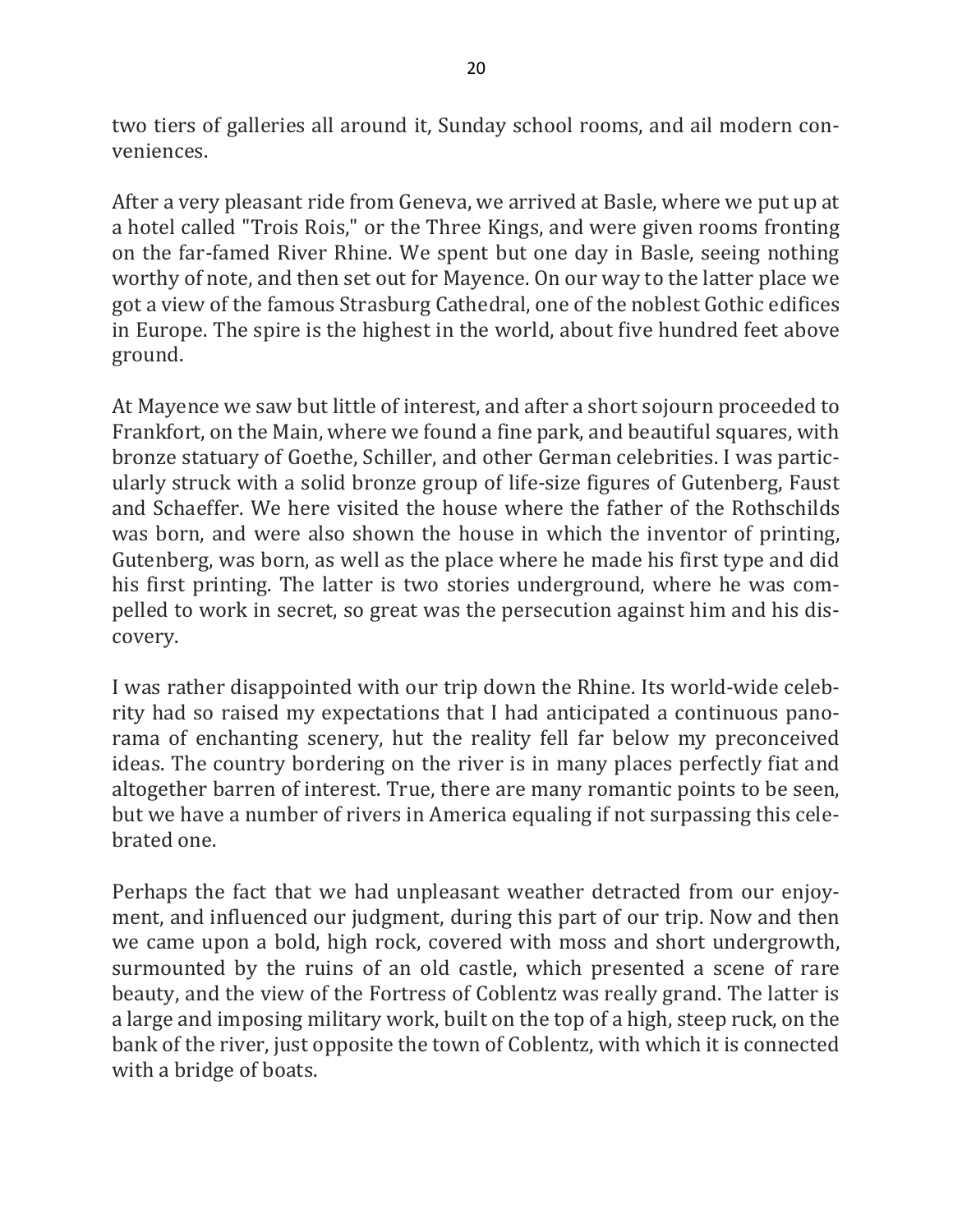The steamboats of the Rhine are magnificent affairs. They are English boats, built of iron, and are very fast. Each one contains two powerful engines, and is capable of transporting a large number of passengers. The accommodations are excellent, and the meals sumptuous, although the diet is decidedly German. Wine is served in abundance, being used instead of water. Many of the passengers use it to excess, and on one occasion the captain of our boat ended his dinner on the cabin floor.

At various points along the Rhine, as indeed in every part of Germany in which we have been, we saw women performing the work of men, mowing in the fields and laboring upon the railroads. They are a strong, brawny, muscular set, and notwithstanding their seeming hard condition, look as if they were contented and happy.

Our next stopping place was Cologne. Here we visited the establishment where the celebrated toilet article, "Eau de Cologne," is manufactured. We could not help thinking that a good quantity of the article, scattered on the streets and gutters, would improve the atmosphere and help the sanitary condition of the town. We also visited the Cathedra! and other points of interest.

While passing through the city we were attracted by the sight of two large white horses, carved out of wood, looking out of the fourth-story windows of an elegant mansion. Our guide told us that many years ago the house was inhabited by a nobleman, whose wife died, as was supposed, and was buried in a vault. She had a very precious ring on her finger, which one of her servant men coveted. He visited the vault for the purpose of obtaining the ring, when, upon opening the door, out stepped the woman herself. The man fled in affright, while she made her way to her former abode and knocked for admittance. The husband wanted to know who it was. Upon being told he vowed that, if it were so, his two white coach horses should walk into his front door and jump out of the fourth story window. The woman lived for several years afterward, but was never known to smile, and employed all her time in weaving linen. Such was the story told us by our guide, and there were the two white horses in wood to corroborate it.

As you will perceive by the date of this letter, we are now in the city of Amsterdam, a fine old Dutch town. Like Venice, this city is built upon piles, and is intersected by numerous canals. It is situated below the level of the sea, and it is said, were it not for the skillful management of the sluices and dykes, it might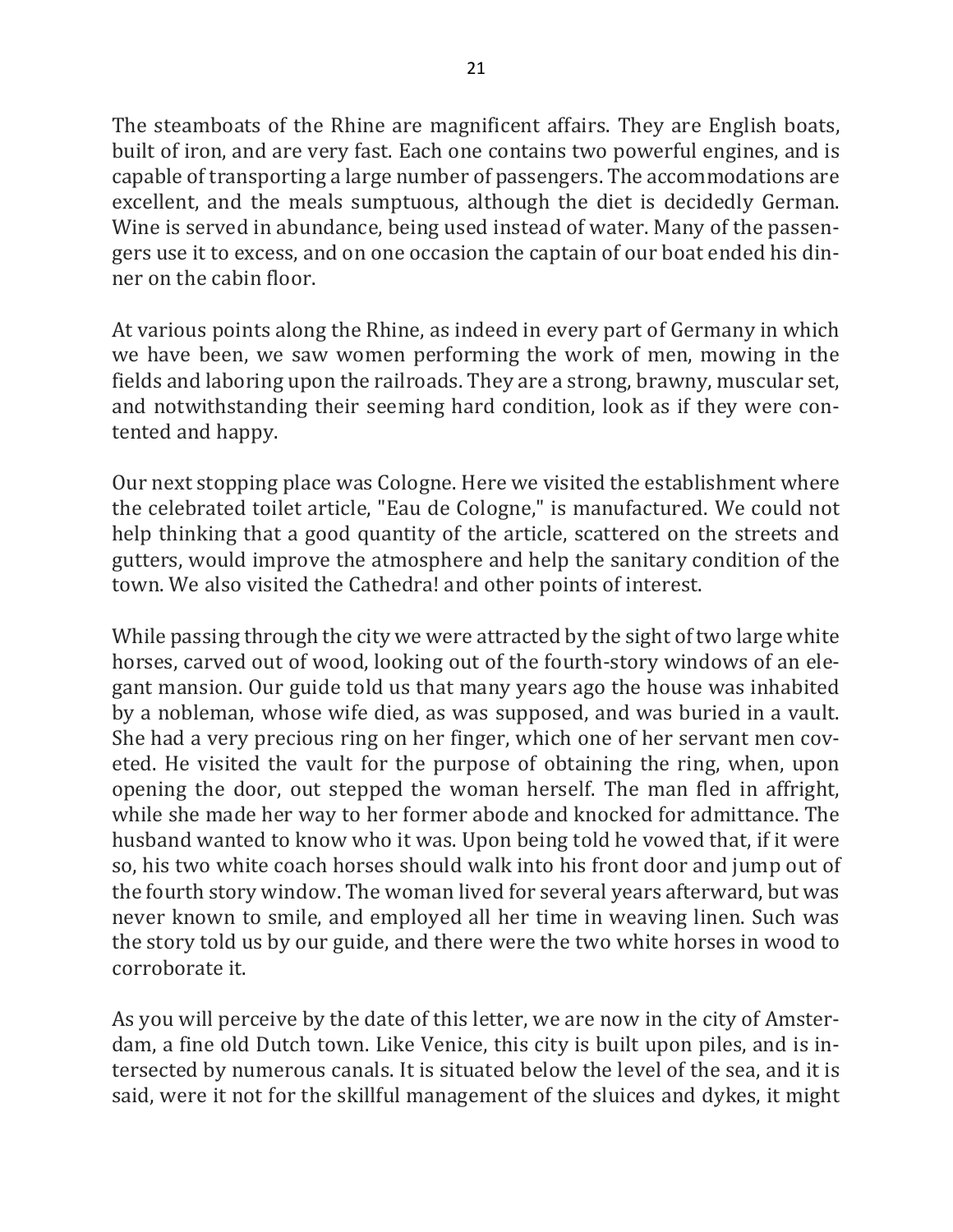be submerged at any moment. The streets and houses of the city, as well as the persons and habiliments of the people, are all kept scrupulously clean. As we passed along to-day, I saw a woman cleaning bricks. She had on a white and purple dress and white cape, as clean and neat as water and starch could make them. Since we have been here we have visited the Royal Palace, the Zoological Gardens, the Trippenhuis or Museum, and other places of attraction.

We will soon return to Paris, from which point I will endeavor to write you again. 

Yours, HANS.

## LETTER NO. XI.

### ============

London—Weather—Hyde Park—The Tower—Kensal Green Cemetery—Hamp*ton Court— Edinburgh—Abbotsford, etc.*

EDINBURGH, Aug. 15, 1867.

After rather a rough passage across the channel, we got back to London a week ago, and while there experienced some genuine London weather, frigid and foggy. We passed the time very pleasantly, however, in sight-seeing.

On the afternoon of the 8th we visited Hyde Park. The drive is a beautiful one, but the park is very commonplace. We were much more pleased with Battersea Park, which borders on the Thames, and presents the appearance of a magnificent flower garden.

At another time we went to the famous London Tower, where, among many other interesting things, we saw the "Bloody Tower" in which the two children of Edward the Fourth were smothered to death. We satisfied our curiosity, also, by walking across the Thames Tunnel, passing underneath the bed of the river and back again. Westminster Abbey, St. Paul's Cathedral, the British Museum, and the Parliament House are points which at different times we visited, but which I have not time now to describe.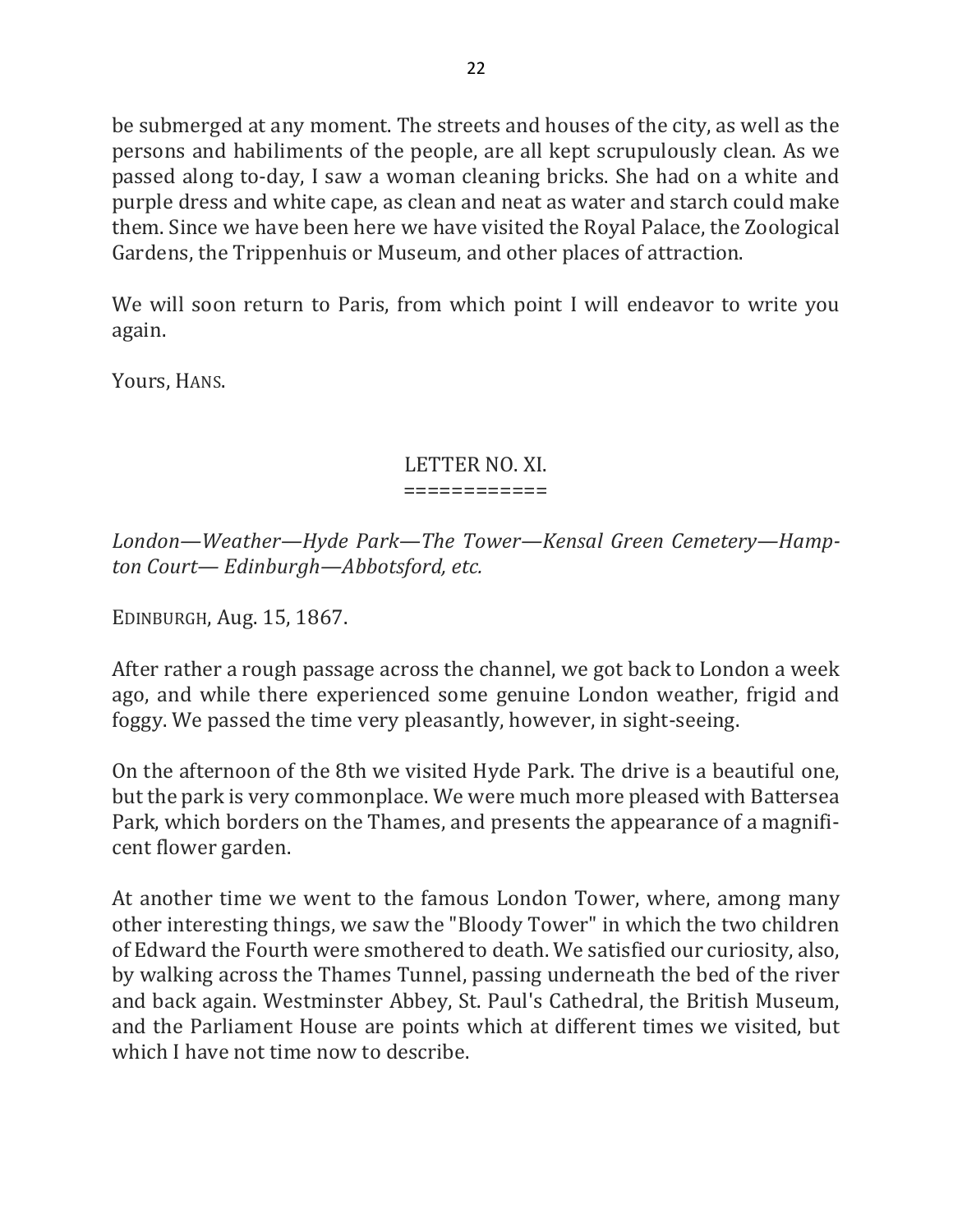One afternoon was spent in Kensal Green Cemetery, where we saw the tombs of Thomas Hood, the poet, Sir John Ross, Anne Scott, daughter of Sir Walter, Rev. Sidney Smith, W. M. Thackeray, and others. Returning from the Cemetery late in the evening, we had a fine view of London by gas and moonlight.

In visiting some other burying grounds, we saw the last resting places of many whose names are familiar in history, such as John Wesley, founder of the Methodists; George Fox, founder of the Quakers; John Bunyan, author of the "Pilgrim's Progress," and Isaac Watts, who is best known to the rising generation as the author of the "Busy Bee," and to all Christendom by the hymns which he composed.

I was very much interested in Hampton Court, a place of historical note. It is about thirteen miles from London. While here we visited the "Vinery," where we saw a grape vine 99 years old. It is of prodigious size, and yields 3900 bunches of grapes in a single season. The grounds contain a Maze, also, composed of shrubbery so arranged that when you once get in it is almost impossible to find your way out.

We arrived here day before yesterday, after a hot and dusty ride from Liverpool! Indeed, the weather of the last few days has been the warmest we have experienced since we left home. Edinburg is a very beautiful city, containing many handsome streets and buildings, parks and monuments. Since we have been here we have feasted upon delicious strawberries, of extraordinary size and flavor. We have visited a number of interesting points here, among them the house in which John Knox, the Scotch Reformer, lived; Holy Rood Palace, which the ancient kings of Scotland occupied; Scott's and Burns' monuments, the Castle, etc.

To-day we made an excursion to Melrose Abbey, a picturesque church ruin, and from thence to Abbotsford, Sir Walter Scott's residence. The old mansion is still pervaded by an air of neatness and comfort, reminding one of the genial old man who once occupied it. We were shown through the principal rooms, the Library, Study, Armory, and Hall, in all of which the very books and furniture used by Sir Walter are still preserved. Adjoining the study is a small room called "Speak-a-bit," from which he spoke through a window to persons outside. We were also shown his "body clothes," worn before his last sickness, consisting of a green coat, plaid pants, striped vest, and white hat.